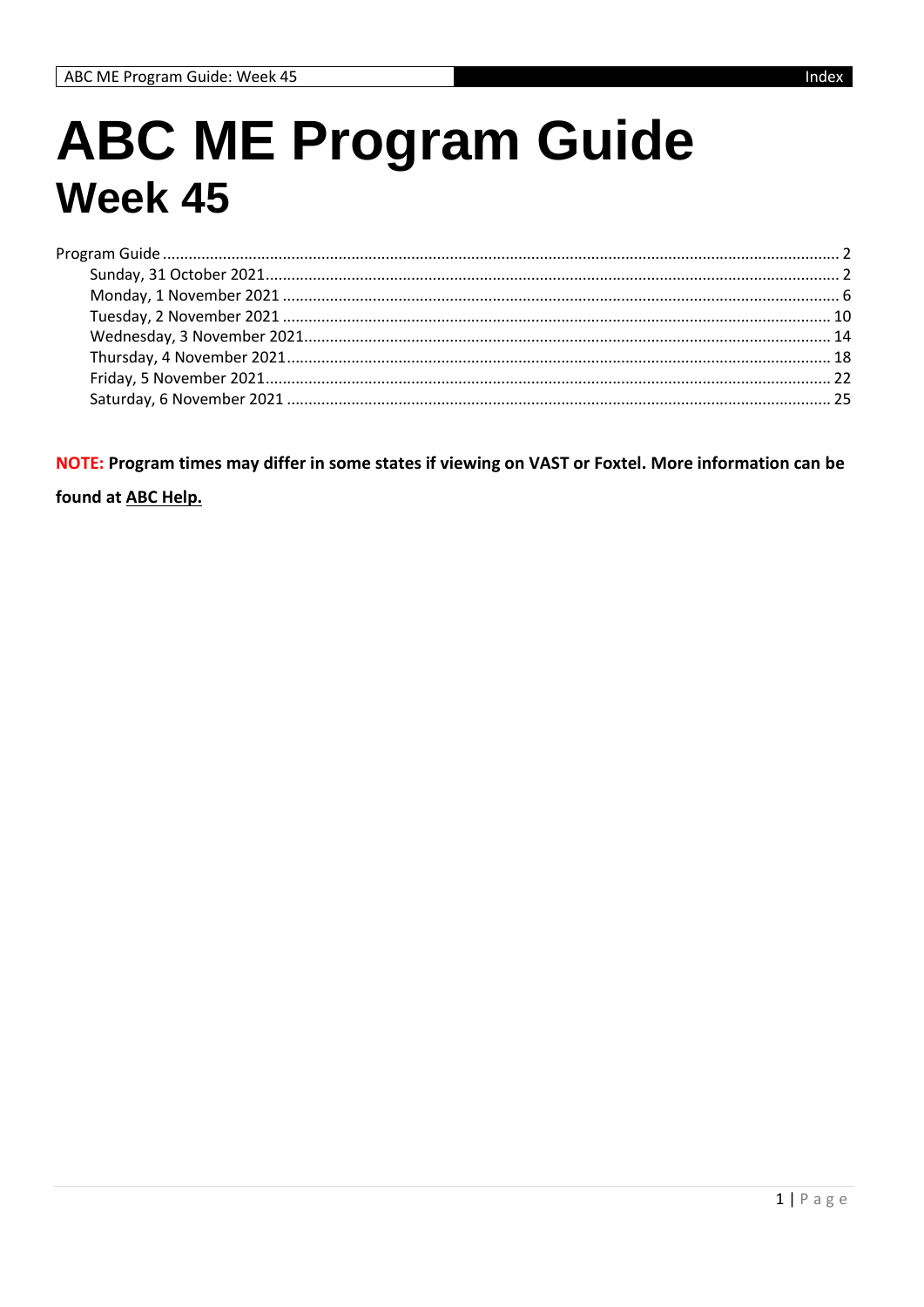# <span id="page-1-0"></span>**Program Guide**

### <span id="page-1-1"></span>**Sunday, 31 October 2021**

| 6:00am | <b>SheZow</b>                                                                              |
|--------|--------------------------------------------------------------------------------------------|
|        | (CC, Repeat, G)                                                                            |
| 6:10am | <b>Danger Mouse</b>                                                                        |
|        | (CC, Repeat, G)                                                                            |
| 6:25am | <b>The Flamin' Thongs</b>                                                                  |
|        | (CC, Repeat, G)                                                                            |
| 6:35am | <b>Moka's Fabulous Adventures!</b>                                                         |
|        | (Repeat, G)                                                                                |
| 6:45am | Spongo, Fuzz and Jalapena                                                                  |
|        | (CC, Repeat, G)                                                                            |
| 7:00am | <b>Scream Street: The Noisy Place</b>                                                      |
| 7:20am | <b>Scream Street: Toy Scary</b>                                                            |
| 7:45am | <b>Dennis And Gnasher Unleashed!</b>                                                       |
|        | (G)                                                                                        |
| 7:55am | <b>Total DramaRama</b>                                                                     |
|        | (CC, PG, This program is rated PG, parental guidance is recommended for viewers under      |
|        | fifteen years.)                                                                            |
| 8:05am | <b>Total DramaRama</b>                                                                     |
|        | (CC, Repeat, PG, This program is rated PG, parental guidance is recommended for viewers    |
|        | under fifteen years.)                                                                      |
| 8:15am | <b>Total DramaRama</b>                                                                     |
|        | (CC, Repeat, PG, This program is rated PG, parental guidance is recommended for viewers    |
|        | under fifteen years.)                                                                      |
| 8:25am | The Penguins Of Madagascar                                                                 |
|        | (CC,AD,Repeat,G)                                                                           |
| 8:50am | <b>The Strange Chores</b>                                                                  |
|        | (CC, Repeat, G)                                                                            |
| 9:00am | <b>Dodo</b>                                                                                |
|        | (CC,AD,Repeat,PG,This program is rated PG, parental guidance is recommended for            |
| 9:15am | viewers under fifteen years.)<br>The Rubbish World Of Dave Spud                            |
|        |                                                                                            |
| 9:25am | (CC, Repeat, G)<br><b>How To Do Stuff Good</b>                                             |
|        | (CC, Repeat, G, For some of these activities you need to ask for an adult's permission. Do |
|        | not try doing them on your own.)                                                           |
| 9:45am | <b>Molang</b>                                                                              |
|        | (Repeat, G)                                                                                |
|        |                                                                                            |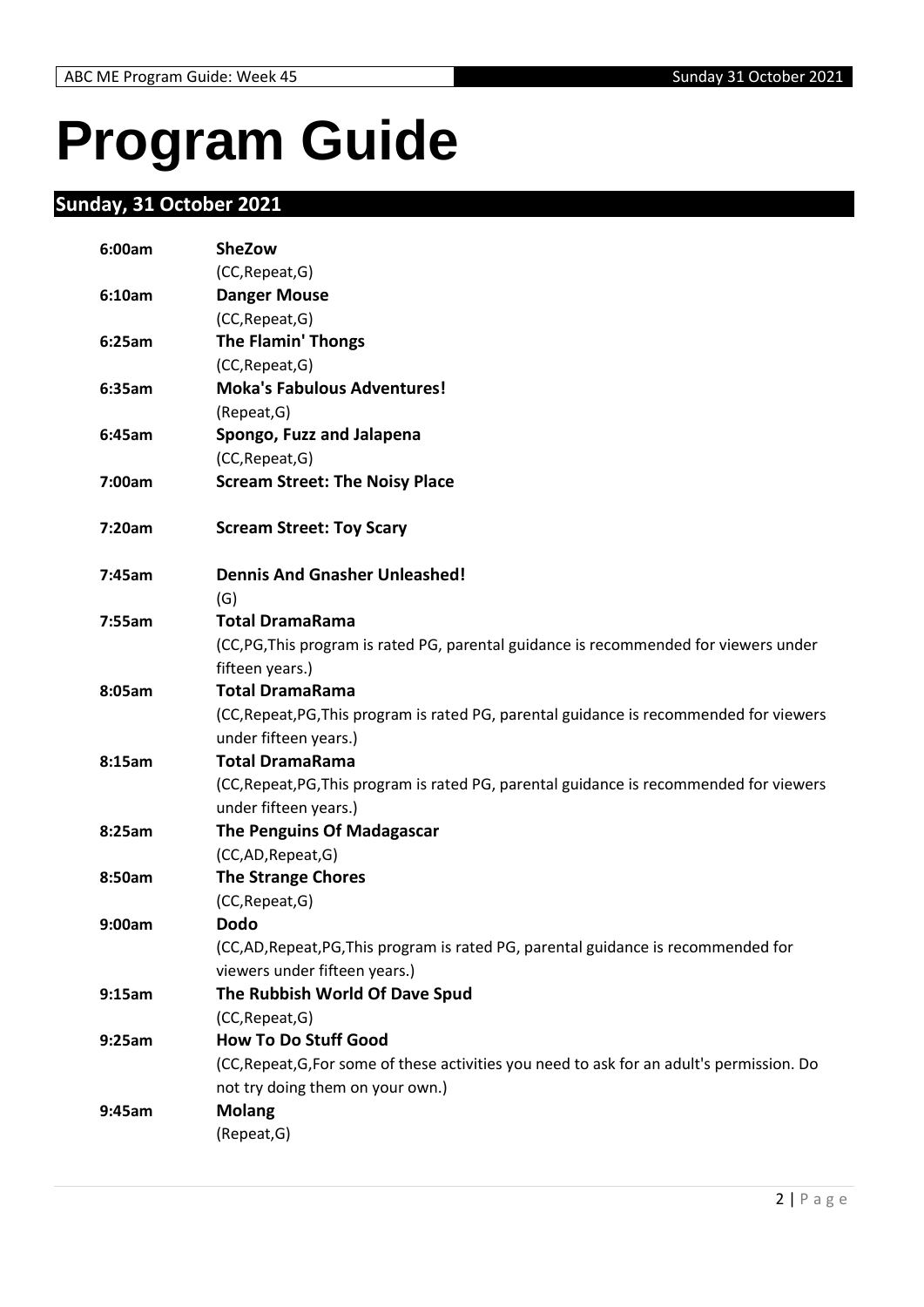| 9:50am             | <b>Hank Zipzer</b>                                                                  |
|--------------------|-------------------------------------------------------------------------------------|
|                    | (CC, Repeat, G)                                                                     |
| 10:15am            | <b>School Of Rock</b>                                                               |
|                    | (CC, Repeat, G)                                                                     |
| 10:35am            | So Awkward                                                                          |
|                    | (CC, Repeat, G)                                                                     |
| 11:05am            | <b>Secret Life of Boys</b>                                                          |
|                    | (CC, Repeat, G)                                                                     |
| 11:25am            | <b>Secret Life of Boys</b>                                                          |
|                    | (CC, Repeat, G)                                                                     |
| 11:50am            | <b>Molang Halloween Specials</b>                                                    |
|                    | (Repeat, G)                                                                         |
| 11:55am            | <b>Spirit Riding Free</b>                                                           |
|                    | (Repeat, PG, This program is rated PG, parental guidance is recommended for viewers |
|                    | under fifteen years.)                                                               |
| 12:20pm            | Larry the Wonderpup                                                                 |
|                    | (Repeat, G)                                                                         |
| 12:35pm            | <b>Arthur</b>                                                                       |
|                    | (Repeat, G)                                                                         |
| 1:00 <sub>pm</sub> | <b>Arthur</b>                                                                       |
|                    | (G)                                                                                 |
| 1:30 <sub>pm</sub> | Tashi                                                                               |
|                    | (CC, Repeat, G)                                                                     |
| 1:45pm             | <b>Molang</b>                                                                       |
|                    | (Repeat, G)                                                                         |
| 1:50pm             | I, Elvis Riboldi                                                                    |
|                    | (Repeat, PG, This program is rated PG, parental guidance is recommended for viewers |
|                    | under fifteen years.)                                                               |
| 2:00pm             | <b>Danger Mouse</b>                                                                 |
|                    | (CC, Repeat, G)                                                                     |
| 2:10pm             | <b>Danger Mouse</b>                                                                 |
|                    | (Repeat, G)                                                                         |
| 2:25 <sub>pm</sub> | <b>Danger Mouse</b>                                                                 |
|                    | (Repeat, PG, This program is rated PG, parental guidance is recommended for viewers |
|                    | under fifteen years.)                                                               |
| 2:35pm             | <b>Winston Steinburger And Sir Dudley Ding Dong</b>                                 |
|                    | (CC, Repeat, G)                                                                     |
| 2:45pm             | <b>Oddbods</b>                                                                      |
|                    | (Repeat, PG, This program is rated PG, parental guidance is recommended for viewers |
|                    | under fifteen years.)                                                               |
| 2:50pm             | <b>SheZow</b>                                                                       |
|                    | (CC, Repeat, G)                                                                     |
| 3:05pm             | <b>SheZow</b>                                                                       |
|                    | (CC, Repeat, G)                                                                     |
| 3:15 <sub>pm</sub> | <b>Cloudy With A Chance Of Meatballs</b>                                            |
|                    | (Repeat, G)                                                                         |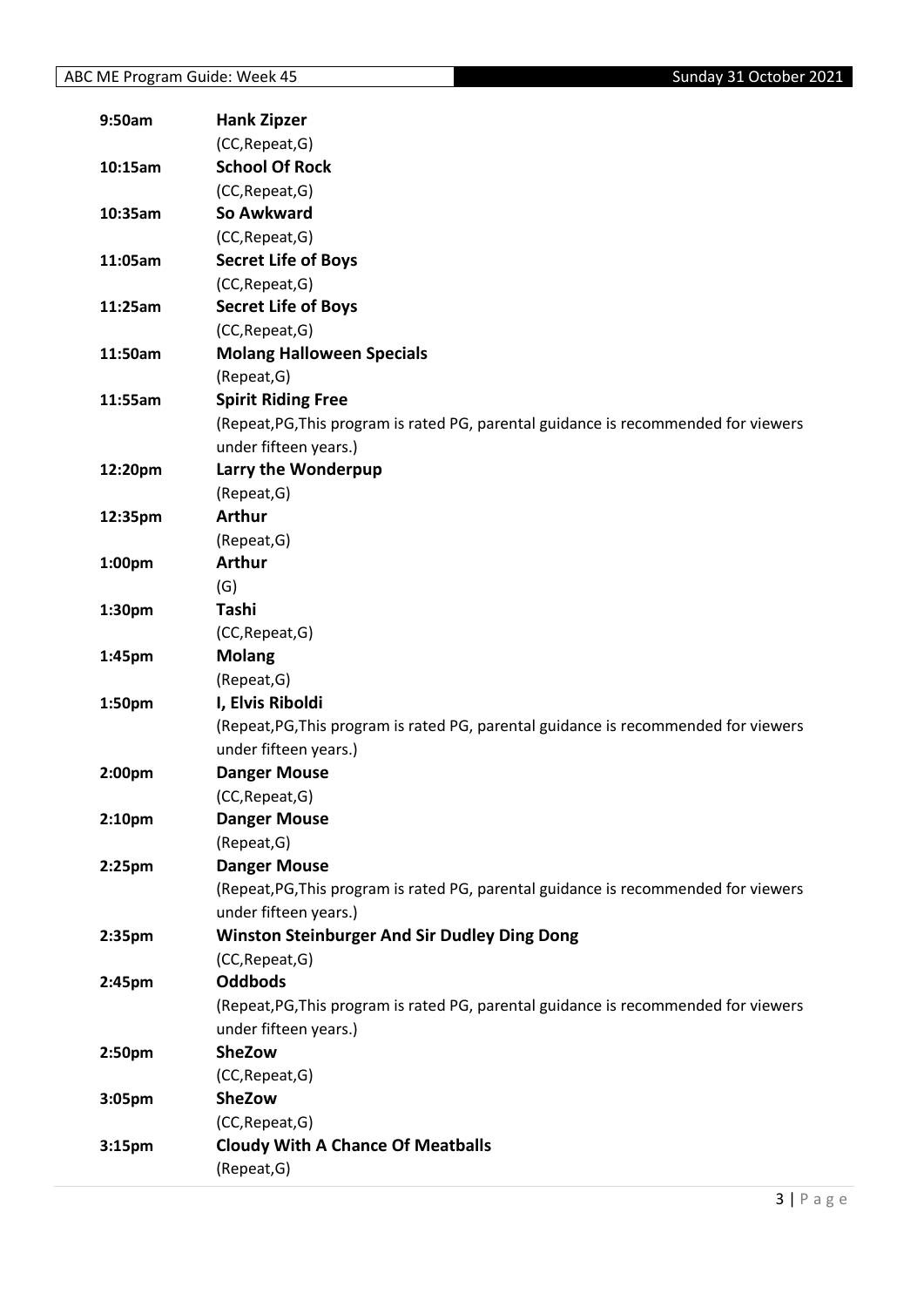| 3:40pm | Grojband                                                                                                                                             |
|--------|------------------------------------------------------------------------------------------------------------------------------------------------------|
|        | (CC, Repeat, G)                                                                                                                                      |
| 4:00pm | <b>Step Up To The Plate</b>                                                                                                                          |
|        | (CC,G,For some of these activities you need to ask for an adult's permission. Do not try                                                             |
|        | doing them on your own.)                                                                                                                             |
| 4:30pm | <b>What's Cooking, Omari?</b>                                                                                                                        |
|        | (CC,G,For some of these activities you need to ask for an adult's permission. Do not try                                                             |
|        | doing them on your own.)                                                                                                                             |
| 4:35pm | <b>Good Game Spawn Point: Snack Size</b>                                                                                                             |
|        | (Repeat)                                                                                                                                             |
| 4:40pm | <b>Little Lunch Specials</b>                                                                                                                         |
|        | (CC, Repeat, G)                                                                                                                                      |
| 5:05pm | 100 Things To Do Before High School                                                                                                                  |
|        | (CC, Repeat, G)                                                                                                                                      |
| 5:25pm | <b>Miraculous: Tales Of Ladybug And Cat Noir</b>                                                                                                     |
|        | (CC, Repeat, G)                                                                                                                                      |
| 5:50pm | <b>Total DramaRama</b>                                                                                                                               |
|        | (CC, Repeat, PG, This program is rated PG, parental guidance is recommended for viewers                                                              |
|        | under fifteen years.)                                                                                                                                |
| 6:00pm | 100% Wolf: Legend Of The Moonstone: Howloween                                                                                                        |
|        | (CC, Repeat, PG, This program is rated PG, parental guidance is recommended for viewers                                                              |
|        | under fifteen years.)                                                                                                                                |
|        | It's Howloween, and Howlington is on lockdown. But when the students stage a play that                                                               |
|        | goes wrong and the lockdown is disrupted, it will be up to the kids to save the grown ups                                                            |
|        | from themselves - including Principal Pincus!                                                                                                        |
| 6:25pm | <b>Welcome To Earth: From Little Acorns</b>                                                                                                          |
|        | (CC,G)                                                                                                                                               |
|        | Two ankle high aliens, Mish and Klaus, are sent to Earth by Commander Alpha to locate a                                                              |
|        | new HQ ahead of her planned invasion.                                                                                                                |
| 6:30pm | <b>Spookiz</b>                                                                                                                                       |
|        | (AD)                                                                                                                                                 |
|        | At an elementary school in the countryside, human kids live during daytime and monster                                                               |
|        | kids live during the night.                                                                                                                          |
| 7:50pm | <b>Horrible Histories: Scary Special</b>                                                                                                             |
|        | (CC, Repeat, G)                                                                                                                                      |
|        | Multi-award-winning comedy sketch show Horrible Histories joins the Halloween                                                                        |
|        | celebrations with this scary special presented by Death of 'Stupid Death' fame, who<br>presents his very own show crammed full of spooky highlights. |
|        |                                                                                                                                                      |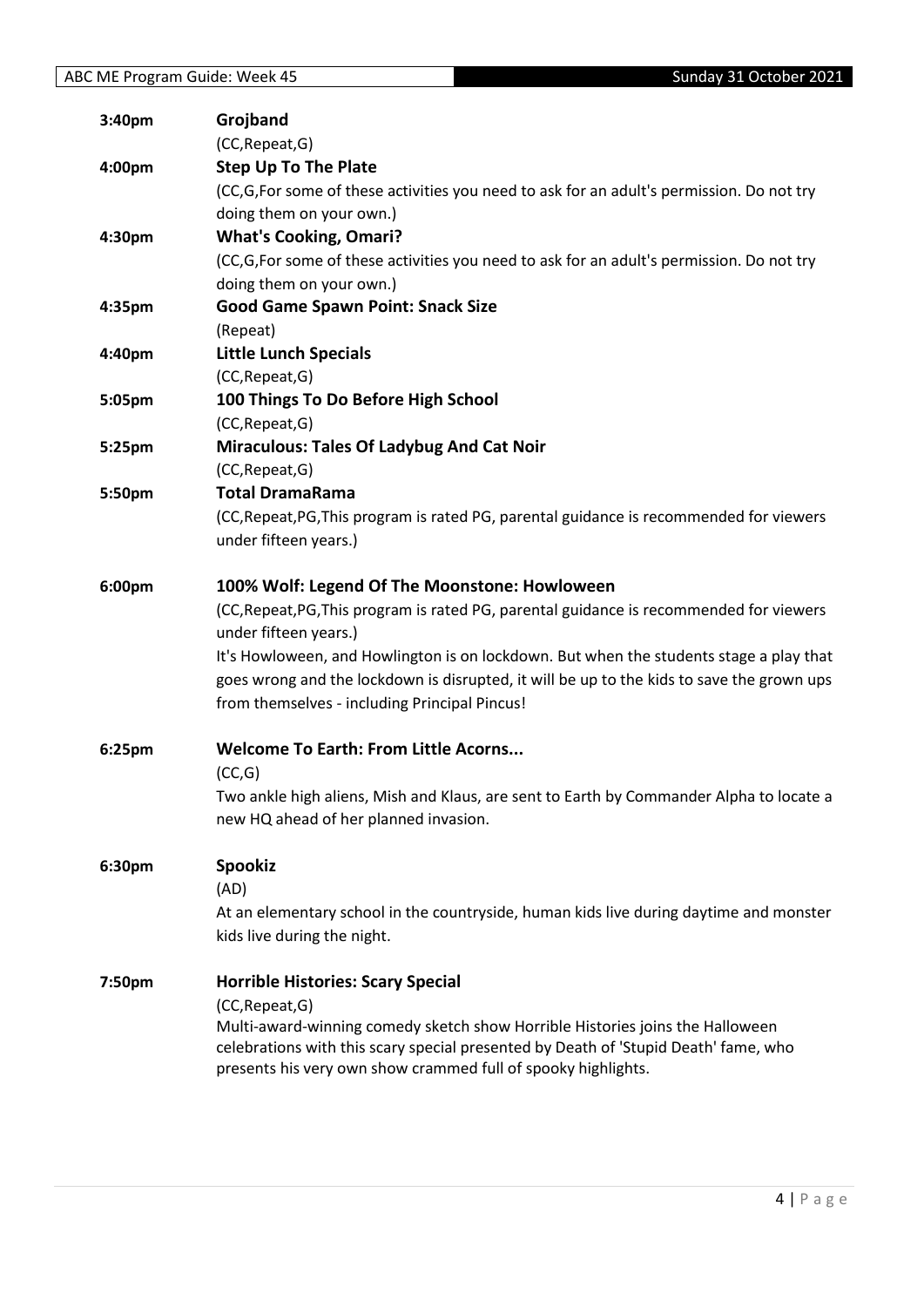| 8:20pm  | Step Up To The Plate: Fright Bites Day 1                                                                                                                                             |
|---------|--------------------------------------------------------------------------------------------------------------------------------------------------------------------------------------|
|         | (CC, Repeat, G, For some of these activities you need to ask for an adult's permission. Do                                                                                           |
|         | not try doing them on your own.)                                                                                                                                                     |
|         | Super suave service expert Fred Sirieix and kitchen queen Allegra McEvedy are searching                                                                                              |
|         | for a new generation of young talent who can follow in their footsteps and make it big in<br>the restaurant industry.                                                                |
| 8:50pm  | Step Up To The Plate: Fright Bites Day 2                                                                                                                                             |
|         | (CC, Repeat, G, For some of these activities you need to ask for an adult's permission. Do<br>not try doing them on your own.)                                                       |
|         | Super suave service expert Fred Sirieix and kitchen queen Allegra McEvedy are searching<br>for a new generation of young talent who can follow in their footsteps and make it big in |
|         | the restaurant industry.                                                                                                                                                             |
| 9:20pm  | Find Me In Paris: Break a Leg                                                                                                                                                        |
|         | (CC, Repeat, G)                                                                                                                                                                      |
|         | When Lena joins Max in a risky dance routine to dazzle Armando, the routine goes wrong                                                                                               |
|         | and Max seriously injures his knee.                                                                                                                                                  |
| 9:45pm  | rage                                                                                                                                                                                 |
|         | (Repeat, PG, Some of the music clips in this show may not be appropriate for everyone                                                                                                |
|         | watching ABC ME. If you're under fifteen you should check with an adult before watching<br>this next show.)                                                                          |
|         | Wall-to-wall music videos, from new releases to classics and the long-forgotten.                                                                                                     |
| 10:45pm | <b>ABC ME Programs Resume At 6am</b>                                                                                                                                                 |
|         |                                                                                                                                                                                      |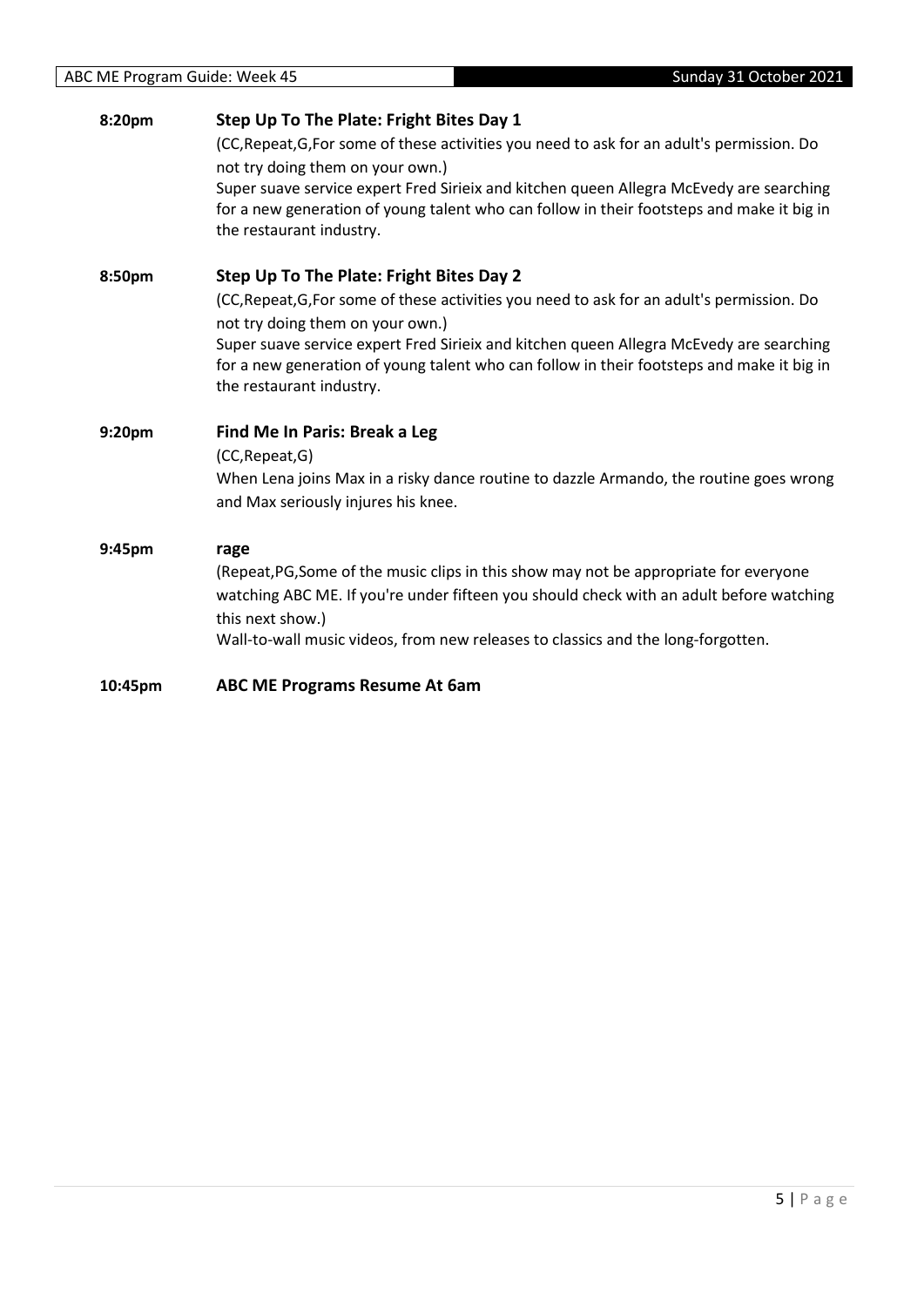### <span id="page-5-0"></span>**Monday, 1 November 2021**

| (CC, Repeat, G)<br><b>Danger Mouse</b><br>6:10am<br>(Repeat, G)<br><b>The Flamin' Thongs</b><br>6:25am<br>(CC, Repeat, G)<br><b>Moka's Fabulous Adventures!</b><br>6:35am<br>(Repeat, G)<br>Spongo, Fuzz and Jalapena<br>6:45am<br>(CC, Repeat, G)<br><b>Scream Street</b><br>7:00am<br><b>The Strange Chores</b><br>7:10am<br>(CC, Repeat, G)<br><b>Total DramaRama</b><br>7:20am<br>(CC, Repeat, G)<br><b>Cloudy With A Chance Of Meatballs</b><br>7:30am<br>(Repeat, G)<br>The Rubbish World Of Dave Spud<br>7:45am<br>(CC,AD,Repeat,G)<br><b>Space Nova</b><br>7:55am<br>(Repeat, G)<br>8:20am<br><b>Dogstar</b><br>(CC, Repeat, G)<br><b>Sally Bollywood</b><br>8:45am<br>(CC, Repeat, G)<br><b>Bottersnikes And Gumbles</b><br>8:55am<br>(CC, Repeat, G)<br><b>Kick</b><br>9:10am<br>(CC, Repeat, G)<br><b>Wow That's Amazing</b><br>9:35am<br>(CC, Repeat, G, Some of these experiments can be dangerous. Do not try them without<br>the help of an adult.)<br><b>Mini Lessons: Maths</b><br>10:00am<br>(CC, Repeat, G)<br><b>Wow That's Amazing</b><br>10:10am<br>(CC, Repeat, G, Some of these experiments can be dangerous. Do not try them without<br>the help of an adult.)<br><b>Mini Lessons: Maths</b><br>10:40am<br>(CC, Repeat, G)<br><b>Look Kool</b><br>10:50am | 6:00am | <b>SheZow</b>                                                                              |
|------------------------------------------------------------------------------------------------------------------------------------------------------------------------------------------------------------------------------------------------------------------------------------------------------------------------------------------------------------------------------------------------------------------------------------------------------------------------------------------------------------------------------------------------------------------------------------------------------------------------------------------------------------------------------------------------------------------------------------------------------------------------------------------------------------------------------------------------------------------------------------------------------------------------------------------------------------------------------------------------------------------------------------------------------------------------------------------------------------------------------------------------------------------------------------------------------------------------------------------------------------------------------------|--------|--------------------------------------------------------------------------------------------|
|                                                                                                                                                                                                                                                                                                                                                                                                                                                                                                                                                                                                                                                                                                                                                                                                                                                                                                                                                                                                                                                                                                                                                                                                                                                                                    |        |                                                                                            |
|                                                                                                                                                                                                                                                                                                                                                                                                                                                                                                                                                                                                                                                                                                                                                                                                                                                                                                                                                                                                                                                                                                                                                                                                                                                                                    |        |                                                                                            |
|                                                                                                                                                                                                                                                                                                                                                                                                                                                                                                                                                                                                                                                                                                                                                                                                                                                                                                                                                                                                                                                                                                                                                                                                                                                                                    |        |                                                                                            |
|                                                                                                                                                                                                                                                                                                                                                                                                                                                                                                                                                                                                                                                                                                                                                                                                                                                                                                                                                                                                                                                                                                                                                                                                                                                                                    |        |                                                                                            |
|                                                                                                                                                                                                                                                                                                                                                                                                                                                                                                                                                                                                                                                                                                                                                                                                                                                                                                                                                                                                                                                                                                                                                                                                                                                                                    |        |                                                                                            |
|                                                                                                                                                                                                                                                                                                                                                                                                                                                                                                                                                                                                                                                                                                                                                                                                                                                                                                                                                                                                                                                                                                                                                                                                                                                                                    |        |                                                                                            |
|                                                                                                                                                                                                                                                                                                                                                                                                                                                                                                                                                                                                                                                                                                                                                                                                                                                                                                                                                                                                                                                                                                                                                                                                                                                                                    |        |                                                                                            |
|                                                                                                                                                                                                                                                                                                                                                                                                                                                                                                                                                                                                                                                                                                                                                                                                                                                                                                                                                                                                                                                                                                                                                                                                                                                                                    |        |                                                                                            |
|                                                                                                                                                                                                                                                                                                                                                                                                                                                                                                                                                                                                                                                                                                                                                                                                                                                                                                                                                                                                                                                                                                                                                                                                                                                                                    |        |                                                                                            |
|                                                                                                                                                                                                                                                                                                                                                                                                                                                                                                                                                                                                                                                                                                                                                                                                                                                                                                                                                                                                                                                                                                                                                                                                                                                                                    |        |                                                                                            |
|                                                                                                                                                                                                                                                                                                                                                                                                                                                                                                                                                                                                                                                                                                                                                                                                                                                                                                                                                                                                                                                                                                                                                                                                                                                                                    |        |                                                                                            |
|                                                                                                                                                                                                                                                                                                                                                                                                                                                                                                                                                                                                                                                                                                                                                                                                                                                                                                                                                                                                                                                                                                                                                                                                                                                                                    |        |                                                                                            |
|                                                                                                                                                                                                                                                                                                                                                                                                                                                                                                                                                                                                                                                                                                                                                                                                                                                                                                                                                                                                                                                                                                                                                                                                                                                                                    |        |                                                                                            |
|                                                                                                                                                                                                                                                                                                                                                                                                                                                                                                                                                                                                                                                                                                                                                                                                                                                                                                                                                                                                                                                                                                                                                                                                                                                                                    |        |                                                                                            |
|                                                                                                                                                                                                                                                                                                                                                                                                                                                                                                                                                                                                                                                                                                                                                                                                                                                                                                                                                                                                                                                                                                                                                                                                                                                                                    |        |                                                                                            |
|                                                                                                                                                                                                                                                                                                                                                                                                                                                                                                                                                                                                                                                                                                                                                                                                                                                                                                                                                                                                                                                                                                                                                                                                                                                                                    |        |                                                                                            |
|                                                                                                                                                                                                                                                                                                                                                                                                                                                                                                                                                                                                                                                                                                                                                                                                                                                                                                                                                                                                                                                                                                                                                                                                                                                                                    |        |                                                                                            |
|                                                                                                                                                                                                                                                                                                                                                                                                                                                                                                                                                                                                                                                                                                                                                                                                                                                                                                                                                                                                                                                                                                                                                                                                                                                                                    |        |                                                                                            |
|                                                                                                                                                                                                                                                                                                                                                                                                                                                                                                                                                                                                                                                                                                                                                                                                                                                                                                                                                                                                                                                                                                                                                                                                                                                                                    |        |                                                                                            |
|                                                                                                                                                                                                                                                                                                                                                                                                                                                                                                                                                                                                                                                                                                                                                                                                                                                                                                                                                                                                                                                                                                                                                                                                                                                                                    |        |                                                                                            |
|                                                                                                                                                                                                                                                                                                                                                                                                                                                                                                                                                                                                                                                                                                                                                                                                                                                                                                                                                                                                                                                                                                                                                                                                                                                                                    |        |                                                                                            |
|                                                                                                                                                                                                                                                                                                                                                                                                                                                                                                                                                                                                                                                                                                                                                                                                                                                                                                                                                                                                                                                                                                                                                                                                                                                                                    |        |                                                                                            |
|                                                                                                                                                                                                                                                                                                                                                                                                                                                                                                                                                                                                                                                                                                                                                                                                                                                                                                                                                                                                                                                                                                                                                                                                                                                                                    |        |                                                                                            |
|                                                                                                                                                                                                                                                                                                                                                                                                                                                                                                                                                                                                                                                                                                                                                                                                                                                                                                                                                                                                                                                                                                                                                                                                                                                                                    |        |                                                                                            |
|                                                                                                                                                                                                                                                                                                                                                                                                                                                                                                                                                                                                                                                                                                                                                                                                                                                                                                                                                                                                                                                                                                                                                                                                                                                                                    |        |                                                                                            |
|                                                                                                                                                                                                                                                                                                                                                                                                                                                                                                                                                                                                                                                                                                                                                                                                                                                                                                                                                                                                                                                                                                                                                                                                                                                                                    |        |                                                                                            |
|                                                                                                                                                                                                                                                                                                                                                                                                                                                                                                                                                                                                                                                                                                                                                                                                                                                                                                                                                                                                                                                                                                                                                                                                                                                                                    |        |                                                                                            |
|                                                                                                                                                                                                                                                                                                                                                                                                                                                                                                                                                                                                                                                                                                                                                                                                                                                                                                                                                                                                                                                                                                                                                                                                                                                                                    |        |                                                                                            |
|                                                                                                                                                                                                                                                                                                                                                                                                                                                                                                                                                                                                                                                                                                                                                                                                                                                                                                                                                                                                                                                                                                                                                                                                                                                                                    |        |                                                                                            |
|                                                                                                                                                                                                                                                                                                                                                                                                                                                                                                                                                                                                                                                                                                                                                                                                                                                                                                                                                                                                                                                                                                                                                                                                                                                                                    |        |                                                                                            |
|                                                                                                                                                                                                                                                                                                                                                                                                                                                                                                                                                                                                                                                                                                                                                                                                                                                                                                                                                                                                                                                                                                                                                                                                                                                                                    |        |                                                                                            |
|                                                                                                                                                                                                                                                                                                                                                                                                                                                                                                                                                                                                                                                                                                                                                                                                                                                                                                                                                                                                                                                                                                                                                                                                                                                                                    |        |                                                                                            |
|                                                                                                                                                                                                                                                                                                                                                                                                                                                                                                                                                                                                                                                                                                                                                                                                                                                                                                                                                                                                                                                                                                                                                                                                                                                                                    |        |                                                                                            |
|                                                                                                                                                                                                                                                                                                                                                                                                                                                                                                                                                                                                                                                                                                                                                                                                                                                                                                                                                                                                                                                                                                                                                                                                                                                                                    |        |                                                                                            |
|                                                                                                                                                                                                                                                                                                                                                                                                                                                                                                                                                                                                                                                                                                                                                                                                                                                                                                                                                                                                                                                                                                                                                                                                                                                                                    |        |                                                                                            |
|                                                                                                                                                                                                                                                                                                                                                                                                                                                                                                                                                                                                                                                                                                                                                                                                                                                                                                                                                                                                                                                                                                                                                                                                                                                                                    |        |                                                                                            |
|                                                                                                                                                                                                                                                                                                                                                                                                                                                                                                                                                                                                                                                                                                                                                                                                                                                                                                                                                                                                                                                                                                                                                                                                                                                                                    |        |                                                                                            |
|                                                                                                                                                                                                                                                                                                                                                                                                                                                                                                                                                                                                                                                                                                                                                                                                                                                                                                                                                                                                                                                                                                                                                                                                                                                                                    |        |                                                                                            |
|                                                                                                                                                                                                                                                                                                                                                                                                                                                                                                                                                                                                                                                                                                                                                                                                                                                                                                                                                                                                                                                                                                                                                                                                                                                                                    |        |                                                                                            |
|                                                                                                                                                                                                                                                                                                                                                                                                                                                                                                                                                                                                                                                                                                                                                                                                                                                                                                                                                                                                                                                                                                                                                                                                                                                                                    |        | (CC, Repeat, G, For some of these activities you need to ask for an adult's permission. Do |
|                                                                                                                                                                                                                                                                                                                                                                                                                                                                                                                                                                                                                                                                                                                                                                                                                                                                                                                                                                                                                                                                                                                                                                                                                                                                                    |        | not try doing them on your own.)                                                           |
|                                                                                                                                                                                                                                                                                                                                                                                                                                                                                                                                                                                                                                                                                                                                                                                                                                                                                                                                                                                                                                                                                                                                                                                                                                                                                    |        |                                                                                            |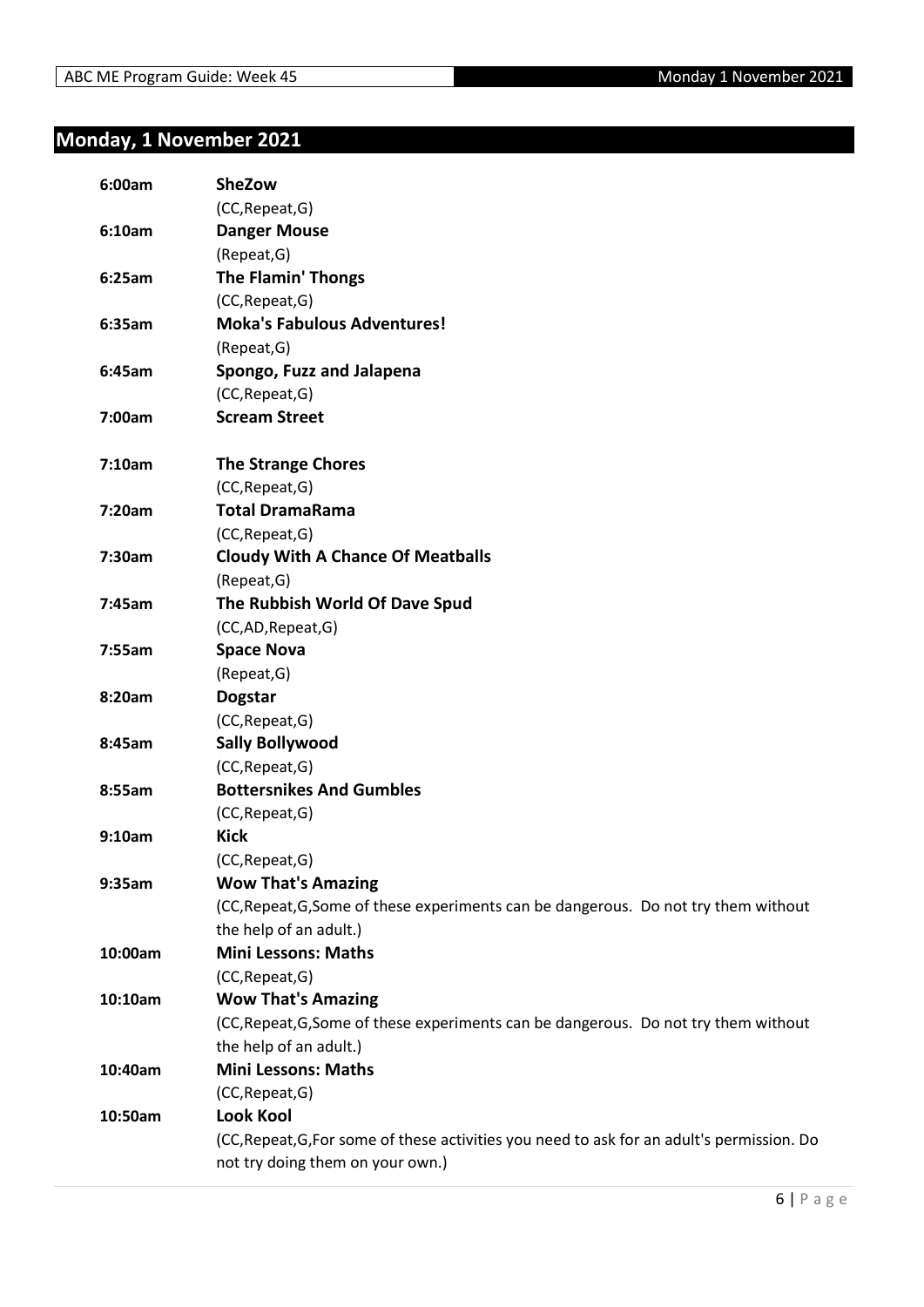| 11:10am            | <b>Science Max! Experiments At Large</b>                                                   |
|--------------------|--------------------------------------------------------------------------------------------|
|                    | (CC, Repeat, G, Some of these experiments can be dangerous. Do not try them without        |
|                    | the help of an adult.)                                                                     |
| 11:35am            | <b>Eco Eye: Sustainable Solutions</b>                                                      |
|                    | (CC, Repeat, G)                                                                            |
| 12:00pm            | <b>Operation Ouch!</b>                                                                     |
|                    | (CC, Repeat, G, This program shows medical procedures. In an emergency ring 000 for        |
|                    | help)                                                                                      |
| 12:30pm            | <b>Horrible Histories</b>                                                                  |
|                    | (CC, Repeat, G)                                                                            |
| 1:00pm             | Deadly 60 On A Mission: Pole To Pole                                                       |
|                    | (CC,AD, Repeat, G,Do not disturb or try to handle wild animals as they can be dangerous.)  |
| 1:30pm             | The Wonderful World of Puppies                                                             |
|                    | (Repeat, G)                                                                                |
| 2:15 <sub>pm</sub> | The Zoo                                                                                    |
|                    | (CC, Repeat, G)                                                                            |
| 2:35pm             | <b>Dwight In Shining Armour</b>                                                            |
|                    | (CC, Repeat, PG, This program is rated PG, parental guidance is recommended for viewers    |
|                    | under fifteen years.)                                                                      |
| 3:00pm             | <b>Mystic</b>                                                                              |
|                    | (CC, Repeat, PG, This program is rated PG, parental guidance is recommended for viewers    |
|                    | under fifteen years.)                                                                      |
| 3:30pm             | Larry the Wonderpup                                                                        |
|                    | (Repeat, G)                                                                                |
| 3:40pm             | <b>Matilda And The Ramsay Bunch</b>                                                        |
|                    | (Repeat, G, The following programme contains reviews for content that is classified PG for |
|                    | parental guidance.)                                                                        |
| 4:00pm             | <b>Step Up To The Plate</b>                                                                |
|                    | (CC,G,For some of these activities you need to ask for an adult's permission. Do not try   |
|                    | doing them on your own.)                                                                   |
| 4:30pm             | <b>What's Cooking, Omari?</b>                                                              |
|                    | (CC,G,For some of these activities you need to ask for an adult's permission. Do not try   |
|                    | doing them on your own.)                                                                   |
| 4:35pm             | <b>Almost Never</b>                                                                        |
|                    | (CC,AD,Repeat,G)                                                                           |
| 5:05pm             | 100 Things To Do Before High School                                                        |
|                    | (CC, Repeat, G)                                                                            |
| 5:30pm             | <b>Miraculous: Tales Of Ladybug And Cat Noir</b>                                           |
|                    | (CC, Repeat, G)                                                                            |
| 5:50pm             | <b>Total DramaRama</b>                                                                     |
|                    | (CC, Repeat, G)                                                                            |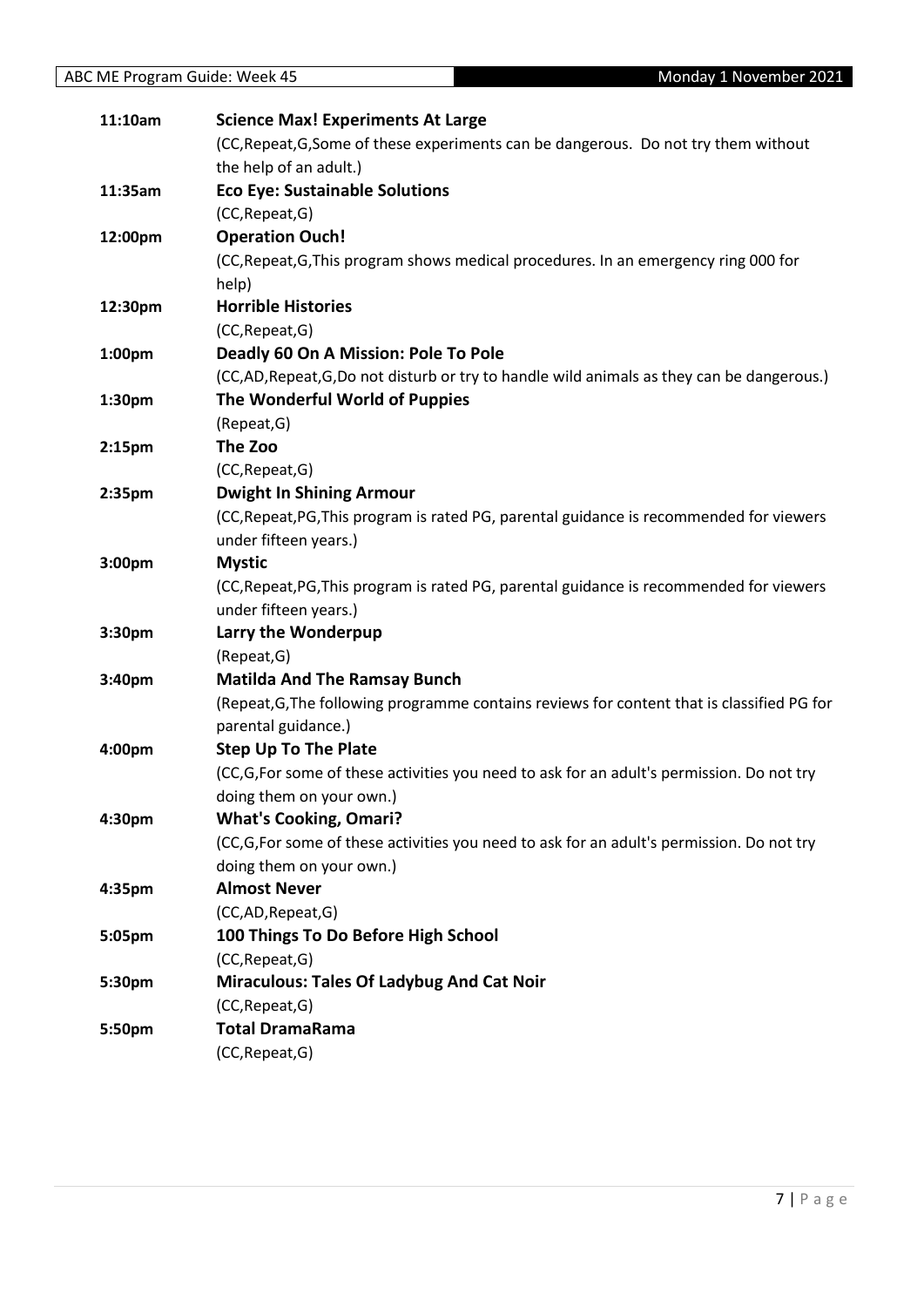| 6:00pm | 100% Wolf: Legend Of The Moonstone: Doom and Rune<br>(CC, Repeat, G)                                                                                                                                                              |
|--------|-----------------------------------------------------------------------------------------------------------------------------------------------------------------------------------------------------------------------------------|
|        | Freddy and Ivan have failed their runes exam and have to do it over - or they won't be<br>allowed to attend the Doom Wolves concert. But their study session ends up putting<br>themselves, and the Doom Wolves, in grave danger! |
| 6:25pm | <b>BTN Newsbreak</b><br>(CC)                                                                                                                                                                                                      |
|        | Find out what's going on in the world with a news bulletin designed for children,<br>featuring stories that are relevant and easy to understand.                                                                                  |
| 6:30pm | <b>Barney's Barrier Reef: Slime, Snot And Guts</b><br>(CC, Repeat, G)                                                                                                                                                             |
|        | Meet the snottiest, slimiest and most gut-wrenching gang of the Barrier Reef.                                                                                                                                                     |
| 7:00pm | <b>Horrible Histories</b>                                                                                                                                                                                                         |
|        | (CC, Repeat, G)                                                                                                                                                                                                                   |
|        | Henry VIII appears on a TV show hoping to raise money from his antique abbeys; Charles<br>Darwin sings about his theory of Natural Selection; and a pirate captain aims to be Lord<br>Sugar's next Historical Apprentice.         |
| 7:30pm | <b>Shaun The Sheep: Get Your Goat</b>                                                                                                                                                                                             |
|        | (CC, Repeat, G)<br>The maize is ready to harvest but Shaun has let Mowermouth in the field who, after                                                                                                                             |
|        | working his way through the crop, has fallen asleep. Can Shaun rescue the gluttonous<br>goat before they're all harvested along with the Maize?!                                                                                  |
| 7:35pm | <b>Doctor Who: Dark Water</b>                                                                                                                                                                                                     |
|        | (CC, Repeat, PG, This program is rated PG, parental guidance is recommended for viewers<br>under fifteen years.)                                                                                                                  |
|        | In the mysterious world of the Nethersphere, plans have been drawn. Missy is about to<br>come face to face with the Doctor, and an impossible choice is looming                                                                   |
| 8:25pm | rage: Guest Programmer                                                                                                                                                                                                            |
|        | (Repeat, PG, Some of the music clips in this show may not be appropriate for everyone                                                                                                                                             |
|        | watching ABC ME. If you're under fifteen you should check with an adult before watching<br>this next show.)                                                                                                                       |
|        | Wall-to-wall music videos, from new releases to classics and the long-forgotten.                                                                                                                                                  |
| 9:25pm | All Hail King Julien: The Most Eggcellent Adventure                                                                                                                                                                               |
|        | (CC, Repeat, PG, This program is rated PG, parental guidance is recommended for viewers<br>under fifteen years.)                                                                                                                  |
|        | Clover hopes Sage's guru can help with a plan to oust Koto, who's now made Mort his<br>jester. Julien and crew meet an enchanting tribe of lemur sirens.                                                                          |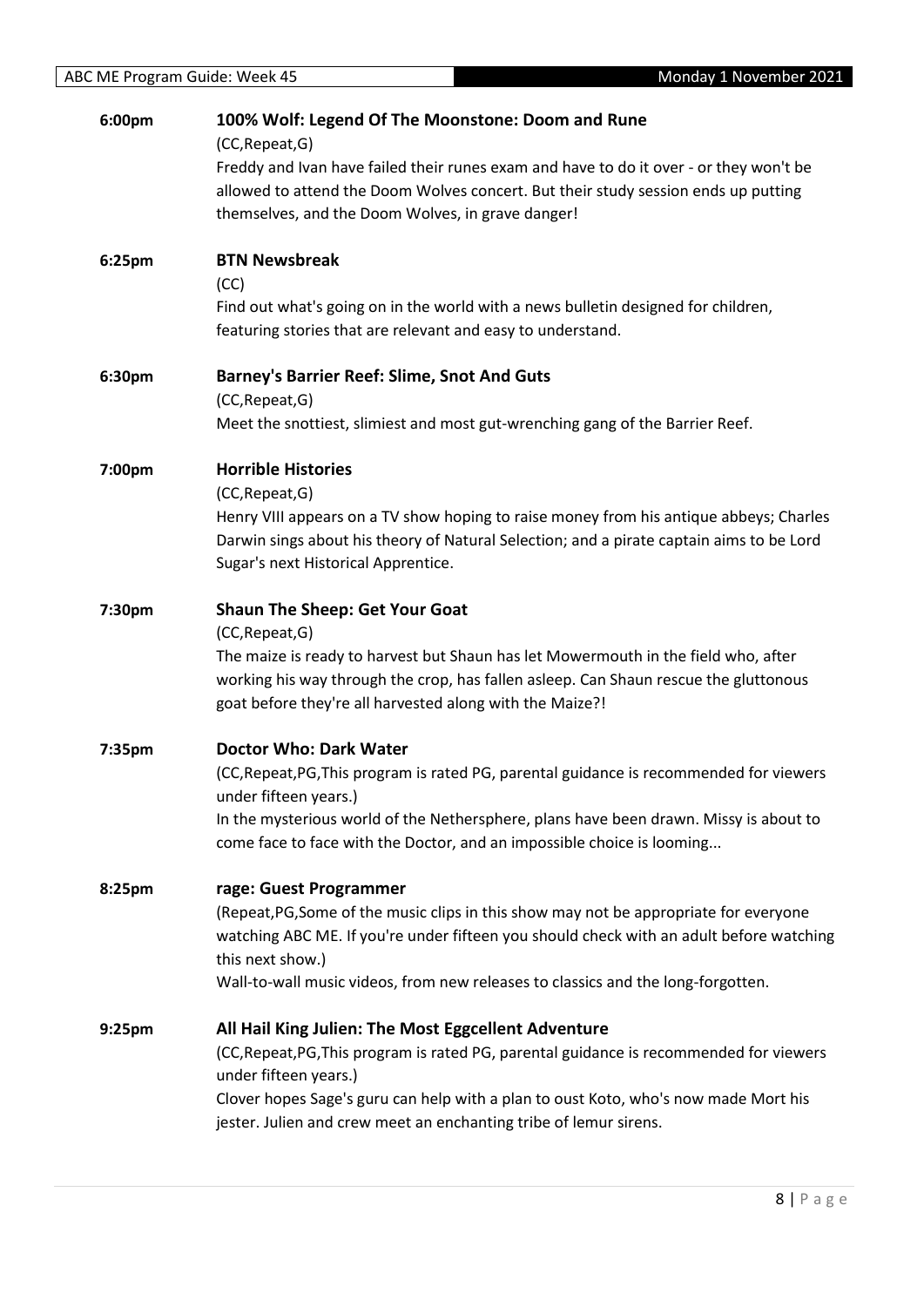| 9:50pm  | <b>Find Me In Paris: Guess Who's Back</b><br>(CC, Repeat, G)                                                                                                                                                                                                                                     |
|---------|--------------------------------------------------------------------------------------------------------------------------------------------------------------------------------------------------------------------------------------------------------------------------------------------------|
|         | It's Portal Day and Lex is on a mission to return everyone to their rightful time periods.                                                                                                                                                                                                       |
| 10:15pm | rage<br>(Repeat, PG, Some of the music clips in this show may not be appropriate for everyone<br>watching ABC ME. If you're under fifteen you should check with an adult before watching<br>this next show.)<br>Wall-to-wall music videos, from new releases to classics and the long-forgotten. |
| 11:15pm | <b>ABC ME Programs Resume At 6am</b>                                                                                                                                                                                                                                                             |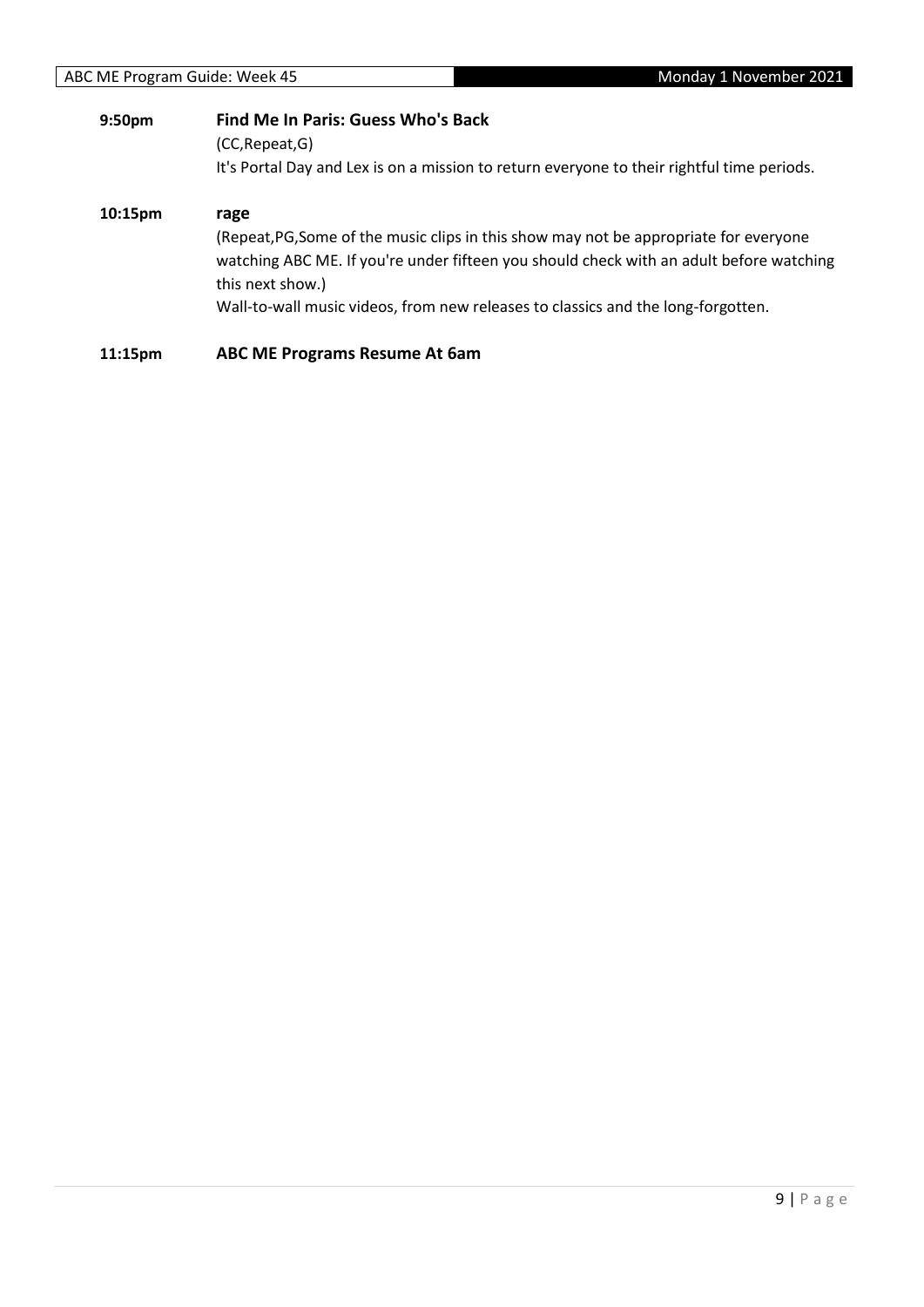### <span id="page-9-0"></span>**Tuesday, 2 November 2021**

| 6:00am  | SheZow                                                                                |
|---------|---------------------------------------------------------------------------------------|
|         | (CC, Repeat, G)                                                                       |
| 6:10am  | <b>Danger Mouse</b>                                                                   |
|         | (Repeat, G)                                                                           |
| 6:25am  | <b>The Flamin' Thongs</b>                                                             |
|         | (CC, Repeat, G)                                                                       |
| 6:35am  | <b>Moka's Fabulous Adventures!</b>                                                    |
|         | (Repeat, G)                                                                           |
| 6:45am  | Spongo, Fuzz and Jalapena                                                             |
|         | (CC, Repeat, G)                                                                       |
| 7:00am  | <b>Scream Street</b>                                                                  |
| 7:10am  | <b>The Strange Chores</b>                                                             |
|         | (CC, Repeat, G)                                                                       |
| 7:20am  | <b>Total DramaRama</b>                                                                |
|         | (CC, Repeat, G)                                                                       |
| 7:30am  | <b>Cloudy With A Chance Of Meatballs</b>                                              |
|         | (Repeat, G)                                                                           |
| 7:45am  | The Rubbish World Of Dave Spud                                                        |
|         | (CC,AD,Repeat,G)                                                                      |
| 7:55am  | <b>Dragons: Riders Of Berk</b>                                                        |
|         | (CC, Repeat, G)                                                                       |
| 8:20am  | <b>Dogstar</b>                                                                        |
|         | (CC, Repeat, G)                                                                       |
| 8:45am  | <b>Sally Bollywood</b>                                                                |
|         | (CC, Repeat, G)                                                                       |
| 8:55am  | <b>Bottersnikes And Gumbles</b>                                                       |
|         | (CC, Repeat, G)                                                                       |
| 9:10am  | <b>Kick</b>                                                                           |
|         | (CC, Repeat, G)                                                                       |
| 9:35am  | <b>Wow That's Amazing</b>                                                             |
|         | (CC, Repeat, G, Some of these experiments can be dangerous. Do not try them without   |
|         | the help of an adult.)                                                                |
| 10:00am | <b>BTN</b>                                                                            |
|         | (CC)                                                                                  |
| 10:25am | Where in the World?                                                                   |
|         | (CC, Repeat, G, For some of these craft projects you need an adult's help. Do not try |
|         | making them on your own.)                                                             |
| 10:40am | <b>Koumi's Animated Picture Book</b>                                                  |
|         | (G)                                                                                   |
| 10:45am | <b>Maddie's Do You Know?</b>                                                          |
|         | (G)                                                                                   |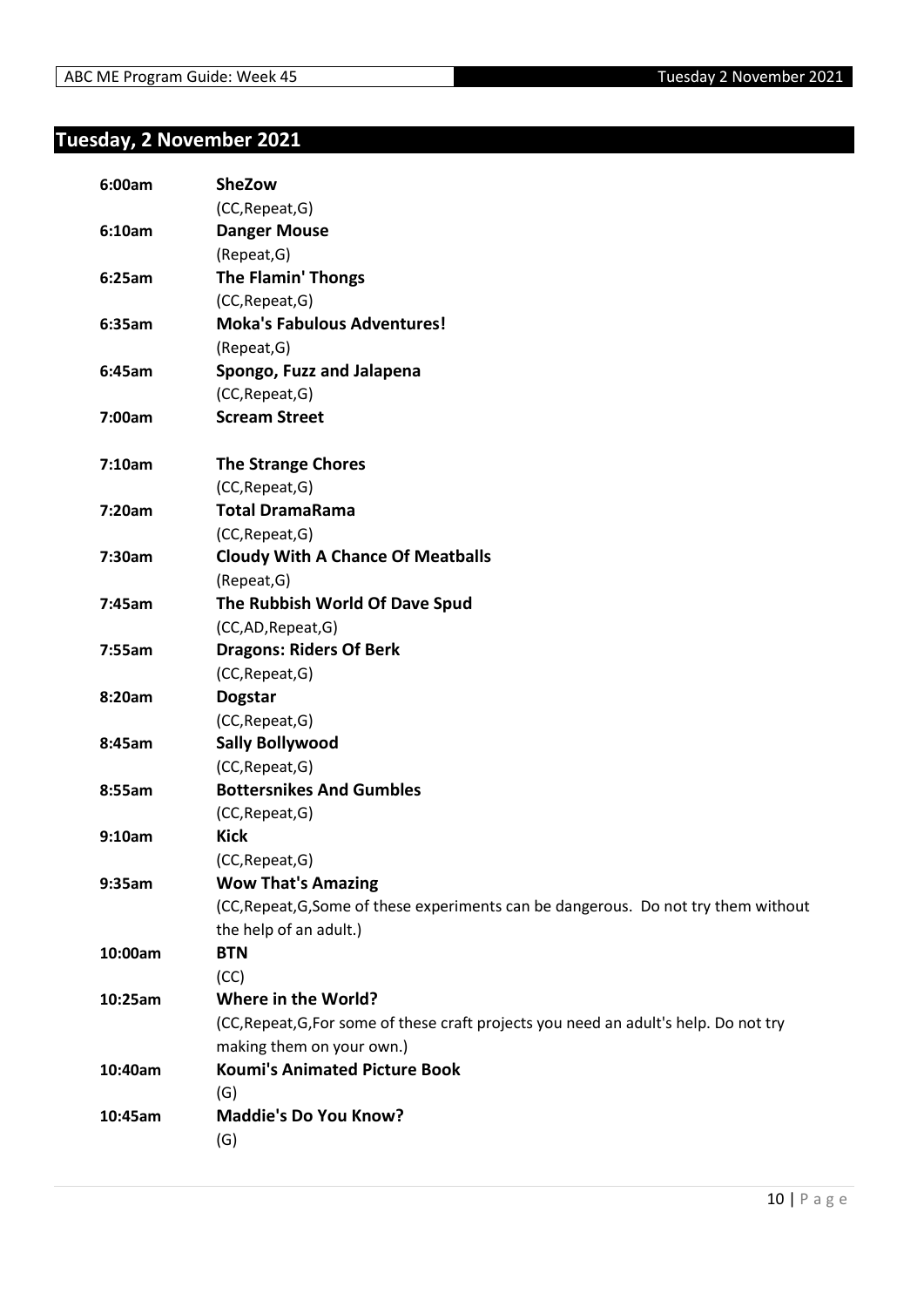| 10:50am            | <b>Smart Materials</b>                                                                   |
|--------------------|------------------------------------------------------------------------------------------|
|                    | (CC, Repeat, G)                                                                          |
| 11:35am            | <b>Get Into Textiles</b>                                                                 |
|                    | (CC, Repeat, G)                                                                          |
| 12:00pm            | <b>Operation Ouch!</b>                                                                   |
|                    | (CC, Repeat, G, This program shows medical procedures. In an emergency ring 000 for      |
|                    | help)                                                                                    |
| 12:30pm            | <b>Horrible Histories</b>                                                                |
|                    | (CC, Repeat, G)                                                                          |
| 1:00pm             | Deadly 60 On A Mission: Pole To Pole                                                     |
|                    | (CC,AD,Repeat,G)                                                                         |
| 1:30pm             | The Wonderful World of Puppies                                                           |
|                    |                                                                                          |
|                    | (Repeat, G)                                                                              |
| 2:15 <sub>pm</sub> | The Zoo                                                                                  |
|                    | (CC, Repeat, G)                                                                          |
| 2:35 <sub>pm</sub> | <b>Dwight In Shining Armour</b>                                                          |
|                    | (CC, Repeat, PG, This program is rated PG, parental guidance is recommended for viewers  |
|                    | under fifteen years.)Final                                                               |
| 3:00pm             | <b>Mystic</b>                                                                            |
|                    | (CC, Repeat, PG, This program is rated PG, parental guidance is recommended for viewers  |
|                    | under fifteen years.)                                                                    |
| 3:30pm             | Larry the Wonderpup                                                                      |
|                    | (Repeat, G)                                                                              |
| 3:40pm             | <b>Matilda And The Ramsay Bunch</b>                                                      |
|                    | (Repeat, G)                                                                              |
| 4:00pm             | <b>Step Up To The Plate</b>                                                              |
|                    | (CC,G,For some of these activities you need to ask for an adult's permission. Do not try |
|                    | doing them on your own.)                                                                 |
| 4:30pm             | <b>What's Cooking, Omari?</b>                                                            |
|                    | (CC,G,For some of these activities you need to ask for an adult's permission. Do not try |
|                    | doing them on your own.)                                                                 |
| 4:35pm             | <b>Almost Never</b>                                                                      |
|                    | (CC,AD,Repeat,G)                                                                         |
| 5:05pm             | 100 Things To Do Before High School                                                      |
|                    | (CC, Repeat, PG, This program is rated PG, parental guidance is recommended for viewers  |
|                    | under fifteen years.)                                                                    |
| 5:30pm             | <b>Miraculous: Tales Of Ladybug And Cat Noir</b>                                         |
|                    | (CC, Repeat, G)                                                                          |
|                    | <b>Total DramaRama</b>                                                                   |
| 5:50pm             |                                                                                          |
|                    | (CC, Repeat, G)                                                                          |
| 6:00pm             | 100% Wolf: Legend Of The Moonstone: Camping Trip                                         |
|                    | (CC, Repeat, G)                                                                          |
|                    | Ms Afeaki leads the students on a camping trip, but when Scarlet and her family turn up  |
|                    | on their own camping trip, Freddy and Scarlet's granny end up cornered by wilderwolves   |
|                    | and will need the whole class's help to escape!                                          |
|                    |                                                                                          |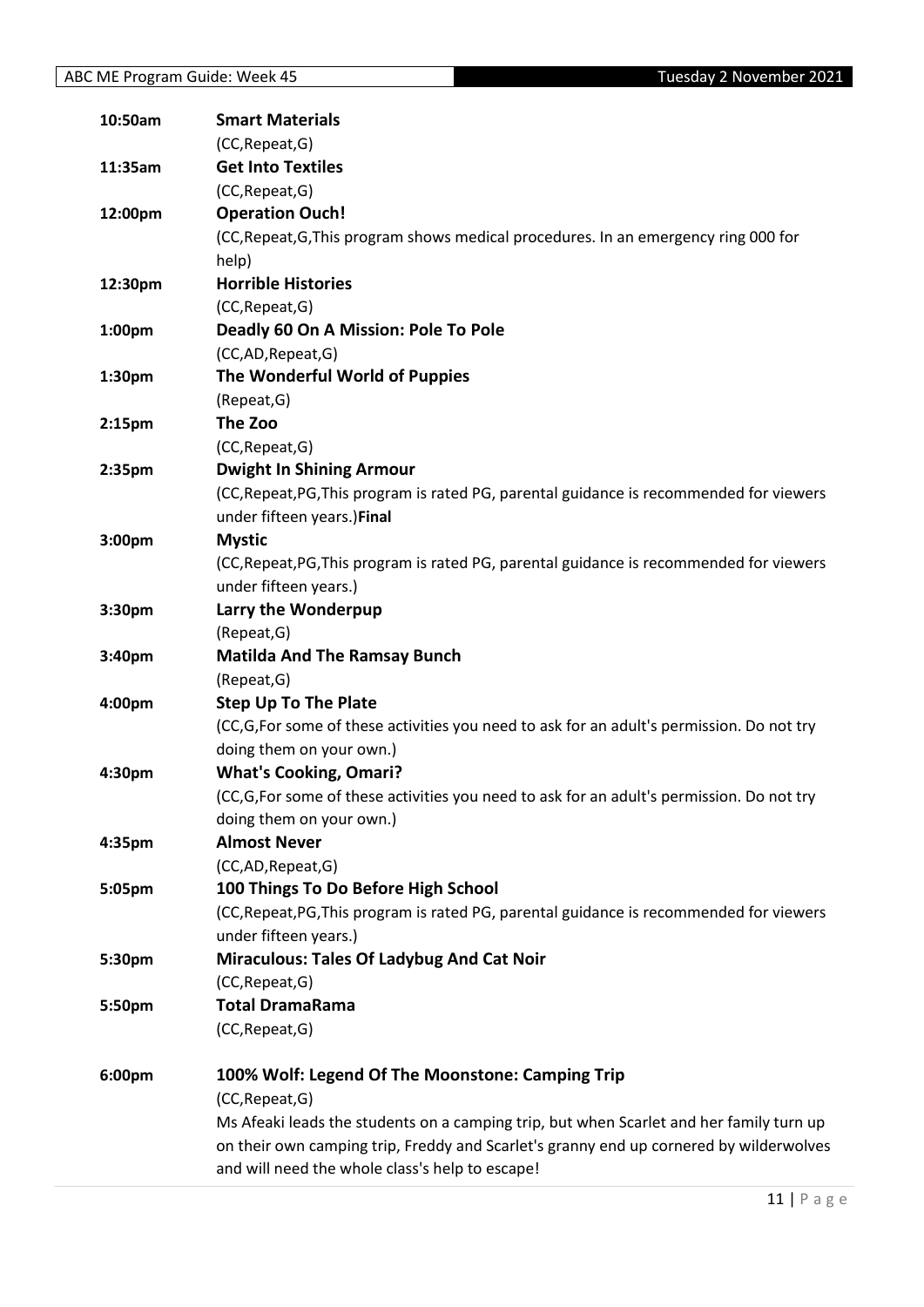| 6:25pm | <b>BTN Newsbreak</b><br>(CC)<br>Find out what's going on in the world with a news bulletin designed for children,                                                                                                                  |
|--------|------------------------------------------------------------------------------------------------------------------------------------------------------------------------------------------------------------------------------------|
|        | featuring stories that are relevant and easy to understand.                                                                                                                                                                        |
| 6:30pm | <b>Barney's Barrier Reef: Food Glorious Food</b>                                                                                                                                                                                   |
|        | (CC, Repeat, G)<br>Meet the veggies and meat eaters, lone diners and pack hunters.                                                                                                                                                 |
| 7:00pm | <b>Horrible Histories</b><br>(CC, Repeat, G)                                                                                                                                                                                       |
|        | Queen Elizabeth I goes online dating; Greek philosopher Socrates foils his own rescue<br>from prison and Emicho of the Rhineland goes crusading with some very unusual Sat<br>Navs to lead the way.                                |
| 7:30pm | <b>Shaun The Sheep: Go Blitzer Go!</b><br>(CC, Repeat, G)                                                                                                                                                                          |
|        | Bitzer has been well and truly defeated by Ben's dog Lexie in the box cart Grand Prix.<br>Seeing his friend's humiliation, Shaun resolves to help out so that next time, things are<br>different.                                  |
| 7:35pm | Doctor Who: Death In Heaven                                                                                                                                                                                                        |
|        | (CC, Repeat, PG, This program is rated PG, parental guidance is recommended for viewers<br>under fifteen years.)                                                                                                                   |
|        | With Cybermen on the streets of London, old friends unite against old enemies and the<br>Doctor takes to the air in a startling new role. (Final)                                                                                  |
| 8:35pm | Lost in Oz: Dorothy Meets The Scarecrow<br>(CC,AD,Repeat,G)                                                                                                                                                                        |
|        | Dorothy enters Glinda's castle only to find that the good witch is missing! Dorothy sets<br>out to unravel the mystery with the only inhabitant of the deserted castle, Scarecrow,<br>whose faulty memory proves less than useful. |
| 8:55pm | <b>Danger Mouse: The Confidence Trick</b><br>(Repeat, G)                                                                                                                                                                           |
|        | The Baron steals DM's confidence and gives it to his shy daughter, Delilah Von<br>Greenback, creating a dangerous criminal mastermind!!                                                                                            |
| 9:10pm | All Hail King Julien: Iron Ted Weekend                                                                                                                                                                                             |
|        | (CC, Repeat, PG, This program is rated PG, parental guidance is recommended for viewers<br>under fifteen years.)                                                                                                                   |
|        | Mort leads an effort to unseat Koto. Julien, Maurice and Pancho risk being fed to a<br>tentacled monster. Sage's guru is not quite what Clover expected.                                                                           |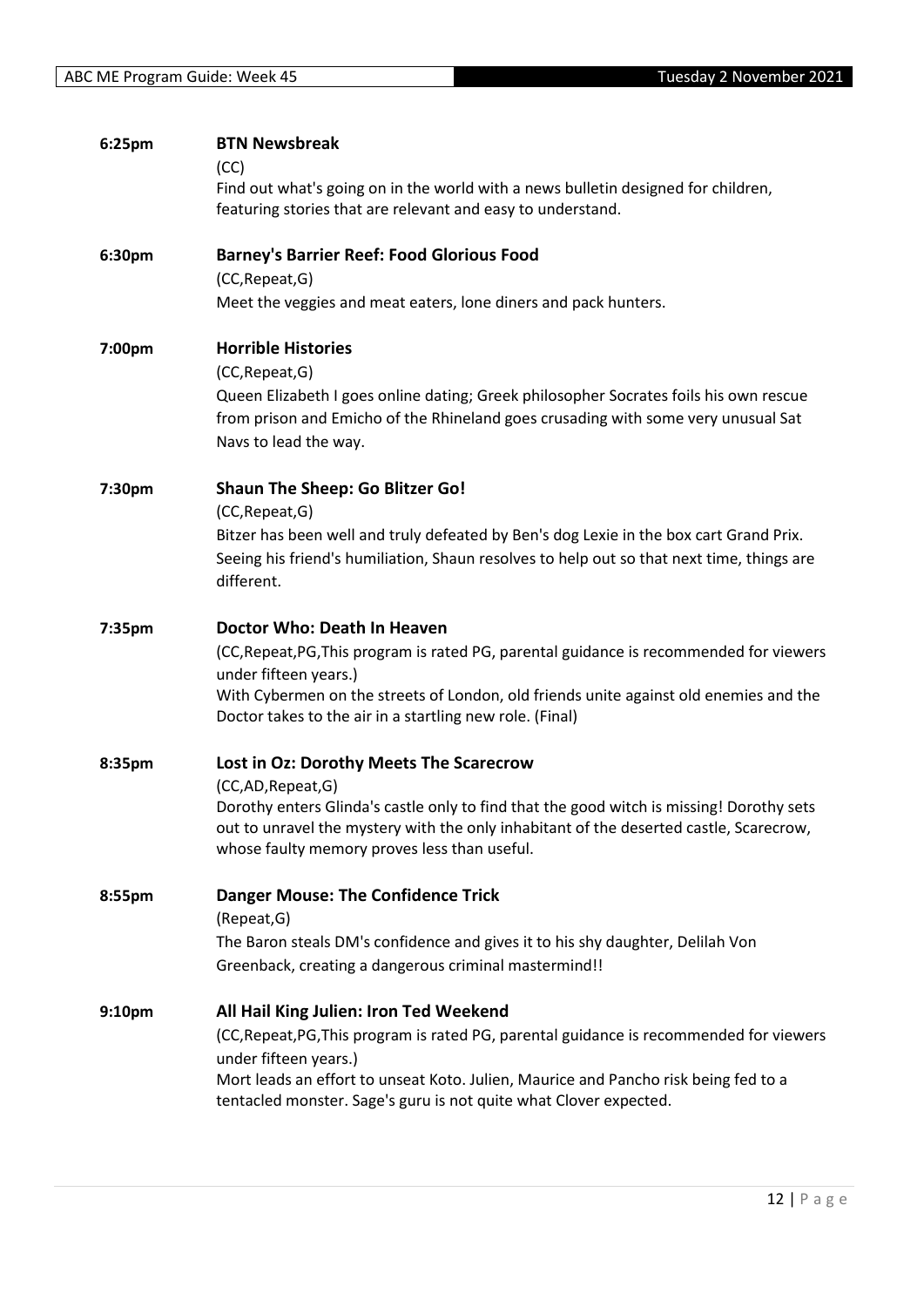| 9:30pm             | Find Me In Paris: New Kids on the BLOK<br>(CC, Repeat, G)<br>When Lena learns the BLOKettes yielded a spot on Dance Off, she and Jeff butt heads<br>over leadership.                                                                                                                             |
|--------------------|--------------------------------------------------------------------------------------------------------------------------------------------------------------------------------------------------------------------------------------------------------------------------------------------------|
| 9:55 <sub>pm</sub> | rage<br>(Repeat, PG, Some of the music clips in this show may not be appropriate for everyone<br>watching ABC ME. If you're under fifteen you should check with an adult before watching<br>this next show.)<br>Wall-to-wall music videos, from new releases to classics and the long-forgotten. |
| 11:00pm            | <b>ABC ME Programs Resume At 6am</b>                                                                                                                                                                                                                                                             |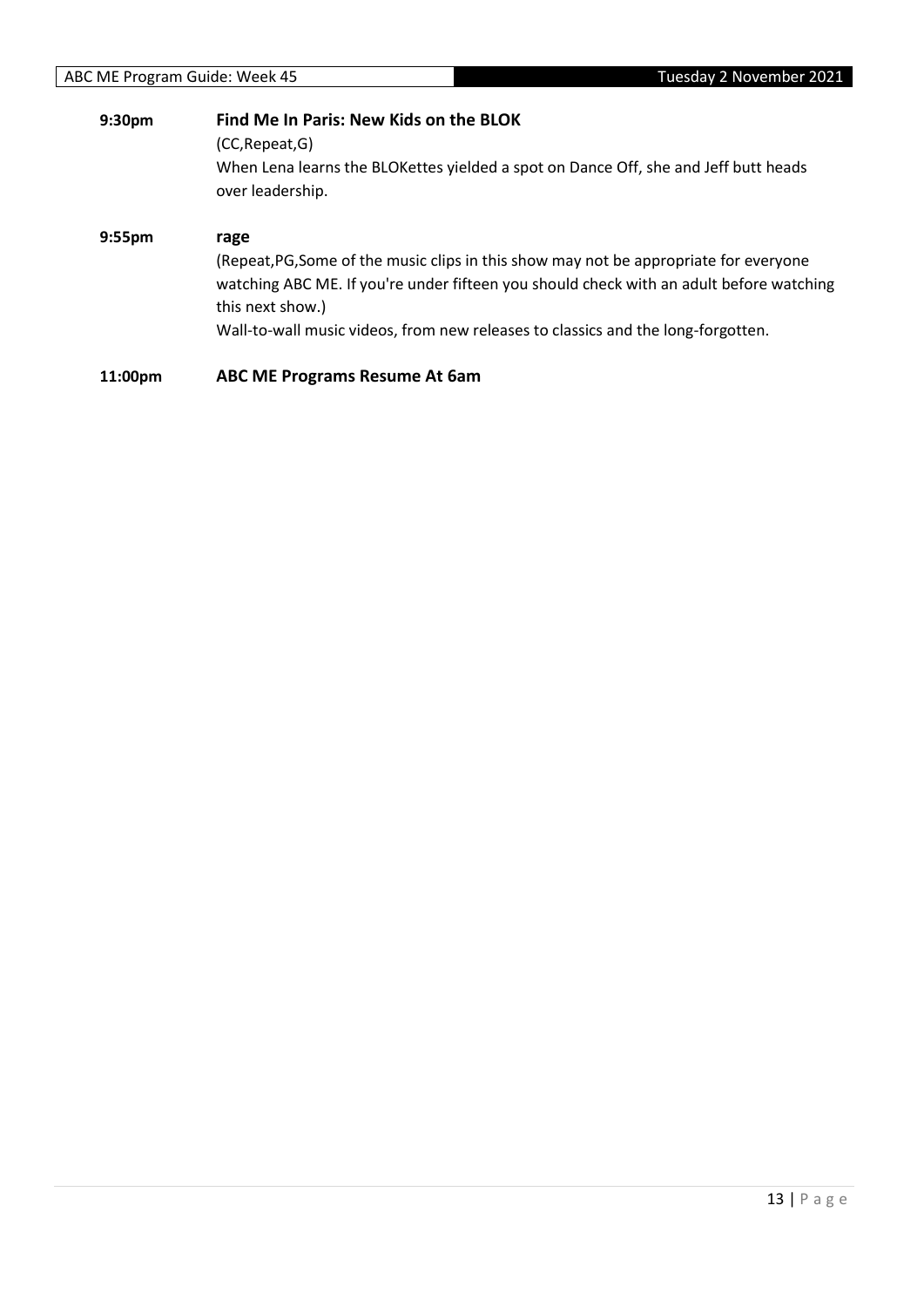#### <span id="page-13-0"></span>**Wednesday, 3 November 2021**

| 6:00am  | <b>SheZow</b>                                                                       |
|---------|-------------------------------------------------------------------------------------|
|         | (CC, Repeat, G)                                                                     |
| 6:10am  | <b>Danger Mouse</b>                                                                 |
|         | (Repeat, G)                                                                         |
| 6:25am  | <b>The Flamin' Thongs</b>                                                           |
|         | (CC, Repeat, G)                                                                     |
| 6:35am  | <b>Moka's Fabulous Adventures!</b>                                                  |
|         | (Repeat, G)                                                                         |
| 6:45am  | Spongo, Fuzz and Jalapena                                                           |
|         | (CC, Repeat, G)                                                                     |
| 7:00am  | <b>Scream Street</b>                                                                |
| 7:10am  | <b>The Strange Chores</b>                                                           |
|         | (CC, Repeat, G)                                                                     |
| 7:20am  | <b>Total DramaRama</b>                                                              |
|         | (CC, Repeat, G)                                                                     |
| 7:30am  | <b>Cloudy With A Chance Of Meatballs</b>                                            |
|         | (Repeat, G)                                                                         |
| 7:45am  | The Rubbish World Of Dave Spud                                                      |
|         | (CC,AD, Repeat, PG, This program is rated PG, parental guidance is recommended for  |
|         | viewers under fifteen years.)                                                       |
| 7:55am  | <b>Dragons: Riders Of Berk</b>                                                      |
|         | (CC, Repeat, G)                                                                     |
| 8:20am  | <b>Dogstar</b>                                                                      |
|         | (CC, Repeat, G)                                                                     |
| 8:45am  | <b>Sally Bollywood</b>                                                              |
|         | (CC, Repeat, G)                                                                     |
| 8:55am  | <b>Bottersnikes And Gumbles</b>                                                     |
|         | (CC, Repeat, G)                                                                     |
| 9:10am  | <b>Kick</b>                                                                         |
|         | (CC, Repeat, G)                                                                     |
| 9:35am  | <b>Wow That's Amazing</b>                                                           |
|         | (CC, Repeat, G, Some of these experiments can be dangerous. Do not try them without |
|         | the help of an adult.)                                                              |
| 10:00am | <b>History Hunters</b>                                                              |
|         | (CC, Repeat, G, Some of these experiments can be dangerous. Do not try them without |
|         | the help of an adult.)                                                              |
| 10:25am | <b>Back In Time For Dinner: Education Shorts</b>                                    |
|         | (CC, Repeat, G)                                                                     |
| 10:30am | Are You Tougher Than Your Ancestors?                                                |
|         | (CC, Repeat, G)                                                                     |
| 11:00am | <b>BTN Specials</b>                                                                 |
|         | (CC, Repeat)                                                                        |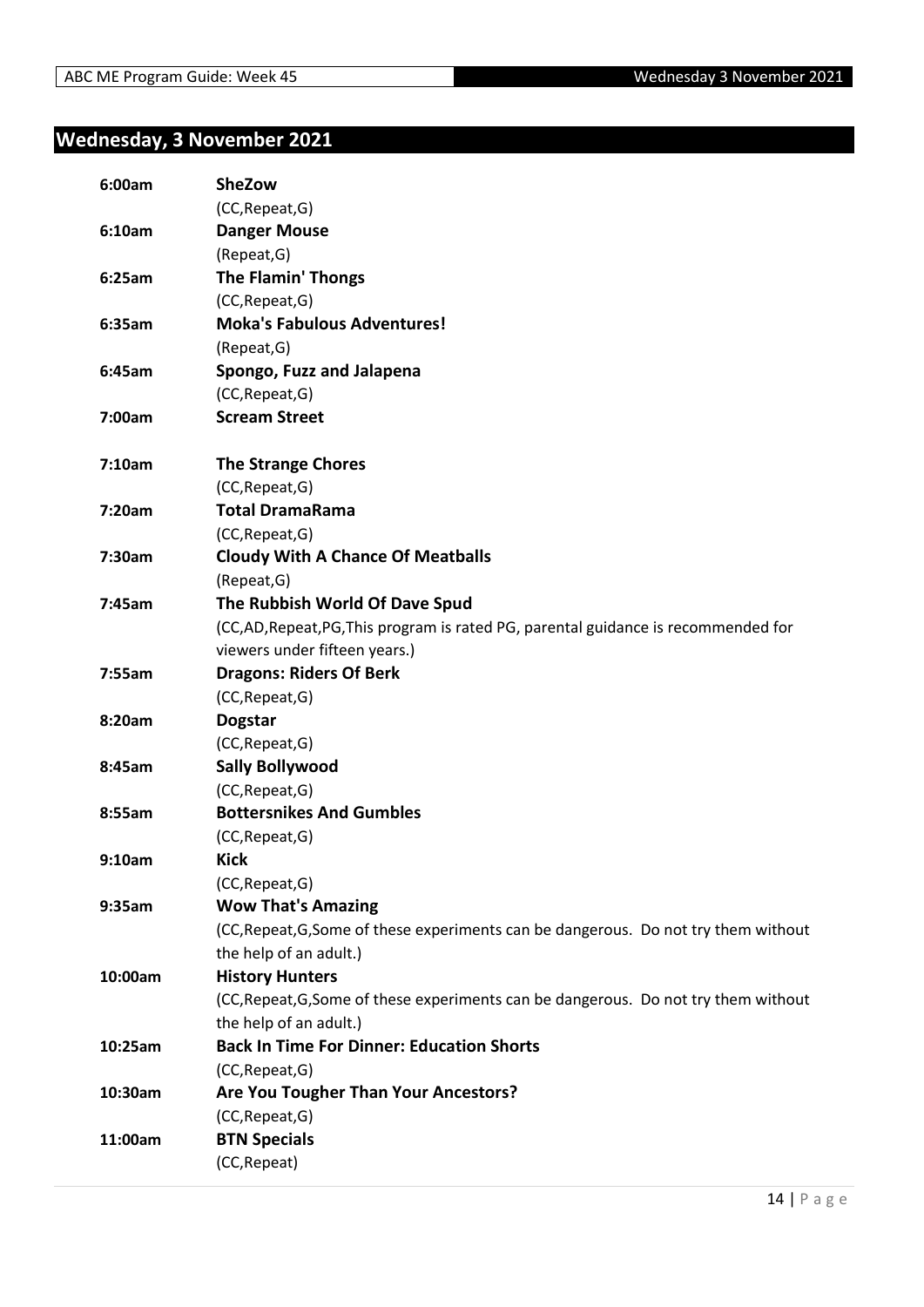| 11:15am            | <b>Colonising Australia 1788-1901</b>                                                     |
|--------------------|-------------------------------------------------------------------------------------------|
|                    | (CC, Repeat, PG)                                                                          |
| 11:25am            | <b>Children of the Holocaust</b>                                                          |
|                    | (CC, Repeat, G)                                                                           |
| 11:35am            | <b>Kids of Courage</b>                                                                    |
|                    | (CC, Repeat, PG, This program is rated PG, parental guidance is recommended for viewers   |
|                    | under fifteen years.)                                                                     |
| 12:00pm            | <b>Operation Ouch!</b>                                                                    |
|                    | (CC, Repeat, G, This program shows medical procedures. In an emergency ring 000 for       |
|                    | help)                                                                                     |
| 12:30pm            | <b>Horrible Histories</b>                                                                 |
|                    | (CC, Repeat, PG, This program is rated PG, parental guidance is recommended for viewers   |
|                    | under fifteen years.)                                                                     |
| 1:00 <sub>pm</sub> | Deadly 60 On A Mission: Pole To Pole                                                      |
|                    | (CC,AD, Repeat, G,Do not disturb or try to handle wild animals as they can be dangerous.) |
| 1:30pm             | The Wonderful World of Puppies                                                            |
|                    | (Repeat, G)                                                                               |
| 2:20pm             | The Zoo                                                                                   |
|                    | (CC, Repeat, G)                                                                           |
| 2:30pm             | <b>The Athena</b>                                                                         |
|                    | (G)                                                                                       |
| 3:00pm             | <b>Mystic</b>                                                                             |
|                    | (CC, Repeat, PG, This program is rated PG, parental guidance is recommended for viewers   |
|                    | under fifteen years.)                                                                     |
| 3:30pm             | Larry the Wonderpup<br>(Repeat, G)                                                        |
| 3:40pm             | <b>Matilda And The Ramsay Bunch</b>                                                       |
|                    | (Repeat, G)                                                                               |
| 4:00pm             | <b>Step Up To The Plate</b>                                                               |
|                    | (CC,G,For some of these activities you need to ask for an adult's permission. Do not try  |
|                    | doing them on your own.)                                                                  |
| 4:30pm             | <b>What's Cooking, Omari?</b>                                                             |
|                    | (CC,G,For some of these activities you need to ask for an adult's permission. Do not try  |
|                    | doing them on your own.)                                                                  |
| 4:35pm             | <b>Almost Never</b>                                                                       |
|                    | (CC,AD,Repeat,G)                                                                          |
| 5:05pm             | 100 Things To Do Before High School                                                       |
|                    | (CC, Repeat, PG, This program is rated PG, parental guidance is recommended for viewers   |
|                    | under fifteen years.)                                                                     |
| 5:30pm             | <b>Miraculous: Tales Of Ladybug And Cat Noir</b>                                          |
|                    | (CC, Repeat, G)                                                                           |
| 5:50pm             | <b>Total DramaRama</b>                                                                    |
|                    | (CC, Repeat, G)                                                                           |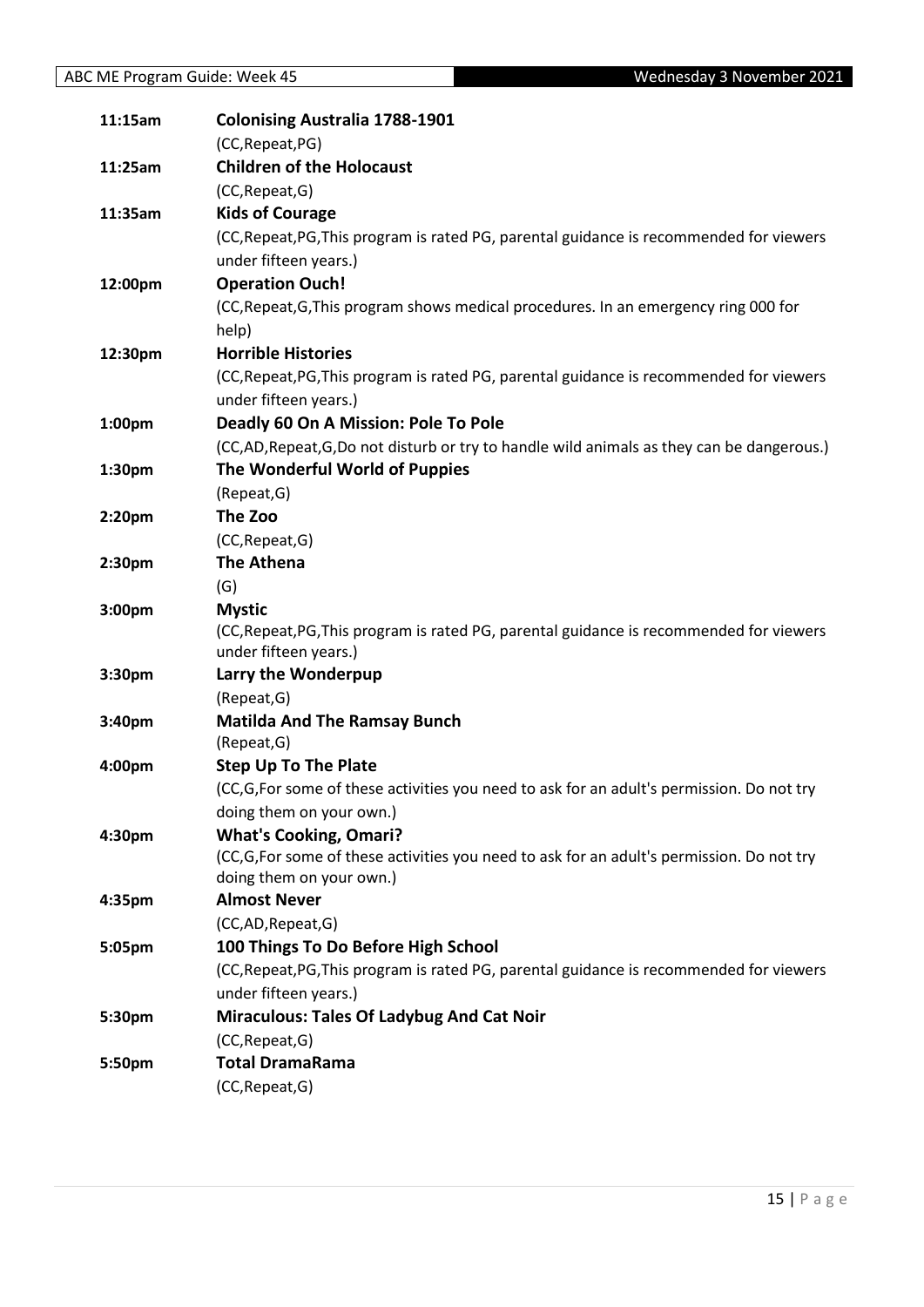| 6:00pm | 100% Wolf: Legend Of The Moonstone: Beatrice Beefcheek                                                                                           |
|--------|--------------------------------------------------------------------------------------------------------------------------------------------------|
|        | (CC, Repeat, G)<br>The real Beatrice Beefcheek arrives at Howlington, and Batty is exposed - and expelled!                                       |
|        | Freddy has to bring Batty back, figure out how to convince Pincus to let her stay, and                                                           |
|        | avoid a wilderwolf who seems to be after him!                                                                                                    |
|        |                                                                                                                                                  |
| 6:25pm | <b>BTN Newsbreak</b>                                                                                                                             |
|        | (CC)                                                                                                                                             |
|        | Find out what's going on in the world with a news bulletin designed for children,<br>featuring stories that are relevant and easy to understand. |
|        |                                                                                                                                                  |
| 6:30pm | <b>Barney's Barrier Reef: Best Friends</b>                                                                                                       |
|        | (CC, Repeat, G)                                                                                                                                  |
|        | The ocean world is full of fishy friendships, but just like our world, some friends are                                                          |
|        | better than others.                                                                                                                              |
|        | <b>Horrible Histories</b>                                                                                                                        |
| 7:00pm | (CC, Repeat, G)                                                                                                                                  |
|        | HHTV's war reporter Mike Peabody regrets his decision to cover the Norman siege of                                                               |
|        | Palermo; the Pilgrim Fathers rap about Jamestown in America; and a German submarine                                                              |
|        | captain has the worst toilet accident in history.                                                                                                |
| 7:30pm | <b>Shaun The Sheep: Prize Porker</b>                                                                                                             |
|        | (CC, Repeat, G)                                                                                                                                  |
|        | Ben is winning all the prizes at the fair, so when one of the pigs returns with a trophy,                                                        |
|        | Shaun suspects foul play. The pig's new celebrity status may fool the other animals but                                                          |
|        | Shaun is determined to discover the truth.                                                                                                       |
| 7:35pm | <b>Doctor Who: Last Christmas</b>                                                                                                                |
|        | (CC, Repeat, PG, This program is rated PG, parental guidance is recommended for viewers                                                          |
|        | under fifteen years.)                                                                                                                            |
|        | The Doctor and Clara face their Last Christmas. Trapped on an arctic base and under                                                              |
|        | attack from terrifying creatures, who are you going to call? Santa Claus!                                                                        |
|        |                                                                                                                                                  |
| 8:40pm | Lost in Oz: The Pearl of Pingaree                                                                                                                |
|        | (CC,AD,Repeat,G)                                                                                                                                 |
|        | Dorothy's investigation into Glinda's disappearance leads her to the Munchkin Farm                                                               |
|        | where she discovers a magical pearl. Before she can use it to get closer to home, she's<br>confronted by an emboldened Fitz.                     |
|        |                                                                                                                                                  |
| 9:00pm | Danger Mouse: The Spy Who Came In With A Cold                                                                                                    |
|        | (Repeat, G)                                                                                                                                      |
|        | The Baron releases a new strain of elephant flu. Can DM and Penfold find the cure                                                                |
|        | before everyone in the world is turned into a snotty elephant?                                                                                   |
|        |                                                                                                                                                  |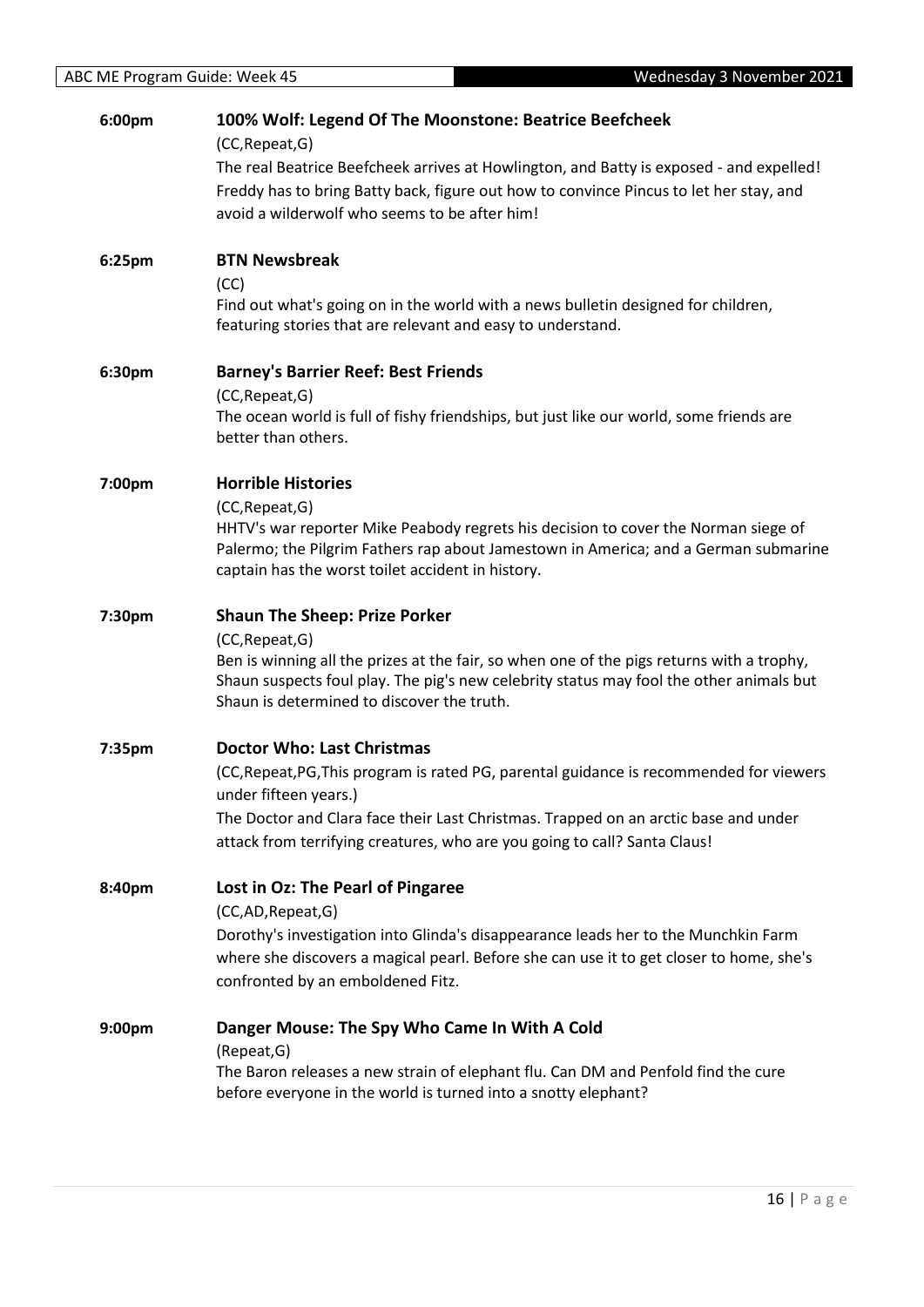| 9:10 <sub>pm</sub> | All Hail King Julien: Bridge On The River Mort                                                                                                                                                                                                                                                   |
|--------------------|--------------------------------------------------------------------------------------------------------------------------------------------------------------------------------------------------------------------------------------------------------------------------------------------------|
|                    | (CC, Repeat, PG, This program is rated PG, parental guidance is recommended for viewers<br>under fifteen years.)                                                                                                                                                                                 |
|                    | As Julien and company head back to Madagascar, their submarine runs into trouble.<br>Mort puts on a play for Koto to cover up the captives' escape.                                                                                                                                              |
| 9:35 <sub>pm</sub> | <b>Find Me In Paris: The Takeover</b>                                                                                                                                                                                                                                                            |
|                    | (CC, Repeat, G)<br>Lena and Jeff battle it out at a dance challenge to decide who will be the new leader of<br>the BLOK.                                                                                                                                                                         |
| 10:00pm            | rage<br>(Repeat, PG, Some of the music clips in this show may not be appropriate for everyone<br>watching ABC ME. If you're under fifteen you should check with an adult before watching<br>this next show.)<br>Wall-to-wall music videos, from new releases to classics and the long-forgotten. |
| 11:00pm            | <b>ABC ME Programs Resume At 6am</b>                                                                                                                                                                                                                                                             |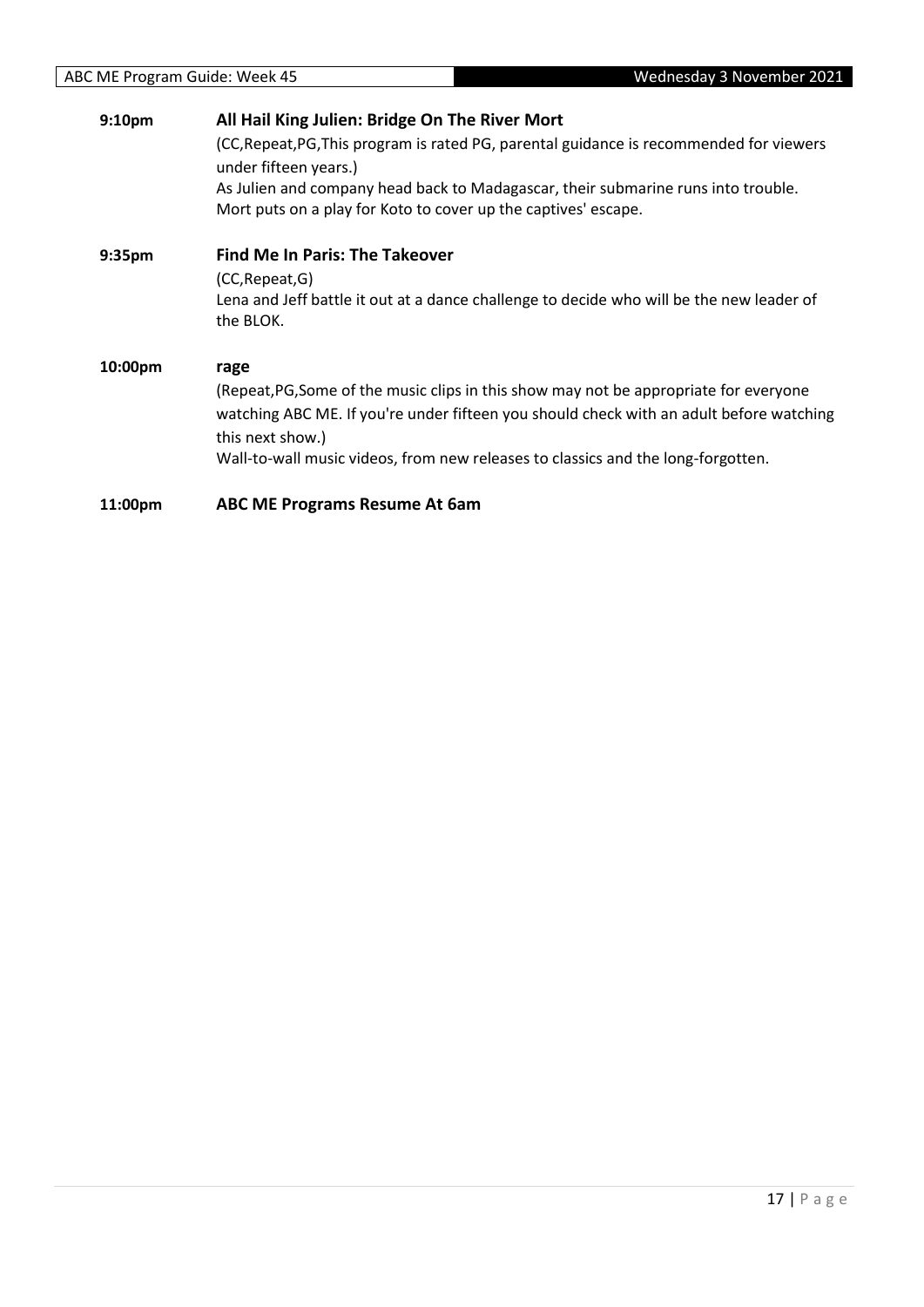### <span id="page-17-0"></span>**Thursday, 4 November 2021**

| 6:00am  | <b>SheZow</b>                                                                       |
|---------|-------------------------------------------------------------------------------------|
|         | (CC, Repeat, G)                                                                     |
| 6:10am  | <b>Danger Mouse</b>                                                                 |
|         | (Repeat, G)                                                                         |
| 6:25am  | <b>The Flamin' Thongs</b>                                                           |
|         | (CC, Repeat, G)                                                                     |
| 6:35am  | <b>Moka's Fabulous Adventures!</b>                                                  |
|         | (Repeat, G)                                                                         |
| 6:45am  | Spongo, Fuzz and Jalapena                                                           |
|         | (CC, Repeat, G)                                                                     |
| 7:00am  | <b>Scream Street</b>                                                                |
| 7:10am  | <b>The Strange Chores</b>                                                           |
|         | (CC, Repeat, G)                                                                     |
| 7:20am  | <b>Total DramaRama</b>                                                              |
|         | (CC, Repeat, G)                                                                     |
| 7:30am  | <b>Cloudy With A Chance Of Meatballs</b>                                            |
|         | (Repeat, G)                                                                         |
| 7:45am  | The Rubbish World Of Dave Spud                                                      |
|         | (CC,AD,Repeat,PG,This program is rated PG, parental guidance is recommended for     |
|         | viewers under fifteen years.)                                                       |
| 7:55am  | <b>Dragons: Riders Of Berk</b>                                                      |
|         | (CC, Repeat, G)                                                                     |
| 8:20am  | <b>Dogstar</b>                                                                      |
|         | (CC, Repeat, G)                                                                     |
| 8:45am  | <b>Sally Bollywood</b>                                                              |
|         | (CC, Repeat, G)                                                                     |
| 8:55am  | <b>Bottersnikes And Gumbles</b>                                                     |
|         | (CC, Repeat, G)                                                                     |
| 9:10am  | <b>Kick</b>                                                                         |
|         | (CC, Repeat, G)                                                                     |
| 9:35am  | <b>Wow That's Amazing</b>                                                           |
|         | (CC, Repeat, G, Some of these experiments can be dangerous. Do not try them without |
|         | the help of an adult.)                                                              |
| 10:00am | <b>Mindful Earth</b>                                                                |
|         | (Repeat, G)                                                                         |
| 10:10am | <b>The Mindfulness Tool Kit</b>                                                     |
|         | (CC, Repeat, G)                                                                     |
| 10:15am | <b>What It's Like</b>                                                               |
|         | (Repeat, G)                                                                         |
| 10:30am | <b>BTN</b>                                                                          |
|         | (CC, Repeat)                                                                        |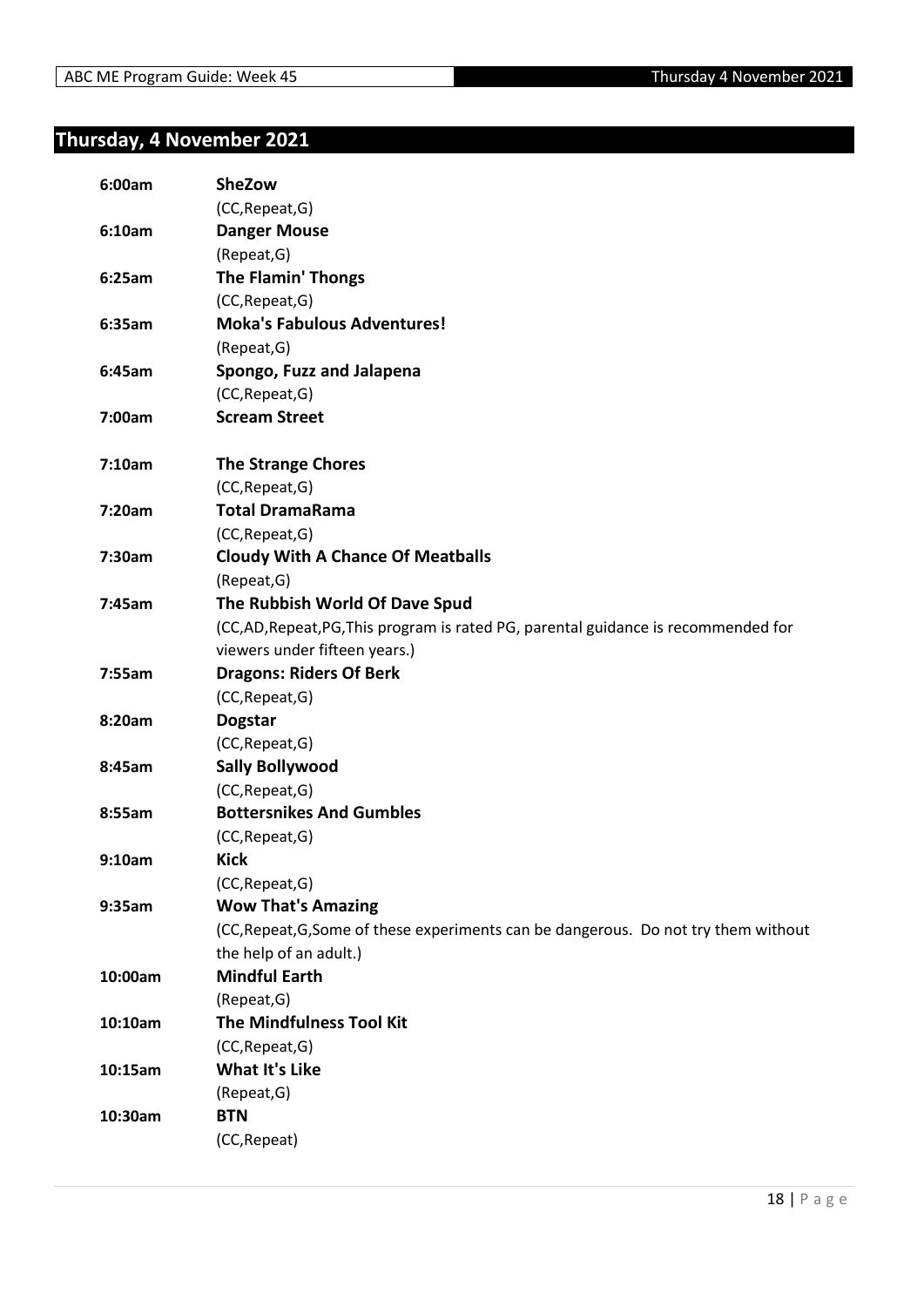| 10:55am            | <b>Places Of Worship</b>                                                                  |
|--------------------|-------------------------------------------------------------------------------------------|
|                    | (CC, Repeat, G)                                                                           |
| 11:05am            | <b>199 Little Heroes</b>                                                                  |
|                    | (CC, Repeat, G)                                                                           |
| 11:15am            | <b>BTN: Media Literacy</b>                                                                |
|                    | (CC, Repeat, PG, This program is rated PG, parental guidance is recommended for viewers   |
|                    | under fifteen years.)                                                                     |
| 11:30am            | Move It Mob Style                                                                         |
|                    | (CC, Repeat, G)                                                                           |
| 12:00pm            | <b>Operation Ouch! Hospital Takeover</b>                                                  |
|                    | (CC, Repeat, G, This program shows medical procedures. In an emergency ring 000 for       |
|                    | help)                                                                                     |
| 12:30pm            | <b>Horrible Histories</b>                                                                 |
|                    | (CC, Repeat, PG, This program is rated PG, parental guidance is recommended for viewers   |
|                    | under fifteen years.)                                                                     |
| 1:00 <sub>pm</sub> | Deadly 60 On A Mission: Pole To Pole                                                      |
|                    | (CC,AD, Repeat, G,Do not disturb or try to handle wild animals as they can be dangerous.) |
| 1:30pm             | The Wonderful World of Puppies                                                            |
|                    | (Repeat, G)                                                                               |
| 2:20pm             | The Zoo                                                                                   |
|                    | (CC, Repeat, G)                                                                           |
| 2:30 <sub>pm</sub> | <b>The Athena</b>                                                                         |
|                    | (G)                                                                                       |
| 3:00pm             | <b>Mystic</b>                                                                             |
|                    | (CC, Repeat, PG, This program is rated PG, parental guidance is recommended for viewers   |
|                    | under fifteen years.)                                                                     |
| 3:30pm             | Larry the Wonderpup                                                                       |
|                    | (Repeat, G)                                                                               |
| 3:40pm             | <b>Matilda And The Ramsay Bunch</b>                                                       |
|                    | (CC, Repeat, G)                                                                           |
| 4:00pm             | <b>Step Up To The Plate</b>                                                               |
|                    | (CC,G,For some of these activities you need to ask for an adult's permission. Do not try  |
|                    | doing them on your own.)                                                                  |
| 4:30pm             | <b>What's Cooking, Omari?</b>                                                             |
|                    | (CC,G,For some of these activities you need to ask for an adult's permission. Do not try  |
|                    | doing them on your own.)                                                                  |
| 4:35pm             | <b>Almost Never</b>                                                                       |
|                    | (CC,AD, Repeat, G)                                                                        |
| 5:05pm             | 100 Things To Do Before High School                                                       |
|                    | (CC, Repeat, PG, This program is rated PG, parental guidance is recommended for viewers   |
|                    | under fifteen years.)                                                                     |
| 5:30pm             | <b>Miraculous: Tales Of Ladybug And Cat Noir</b>                                          |
|                    | (CC, Repeat, G)                                                                           |
| 5:50pm             | <b>Total DramaRama</b>                                                                    |
|                    | (CC, Repeat, G)                                                                           |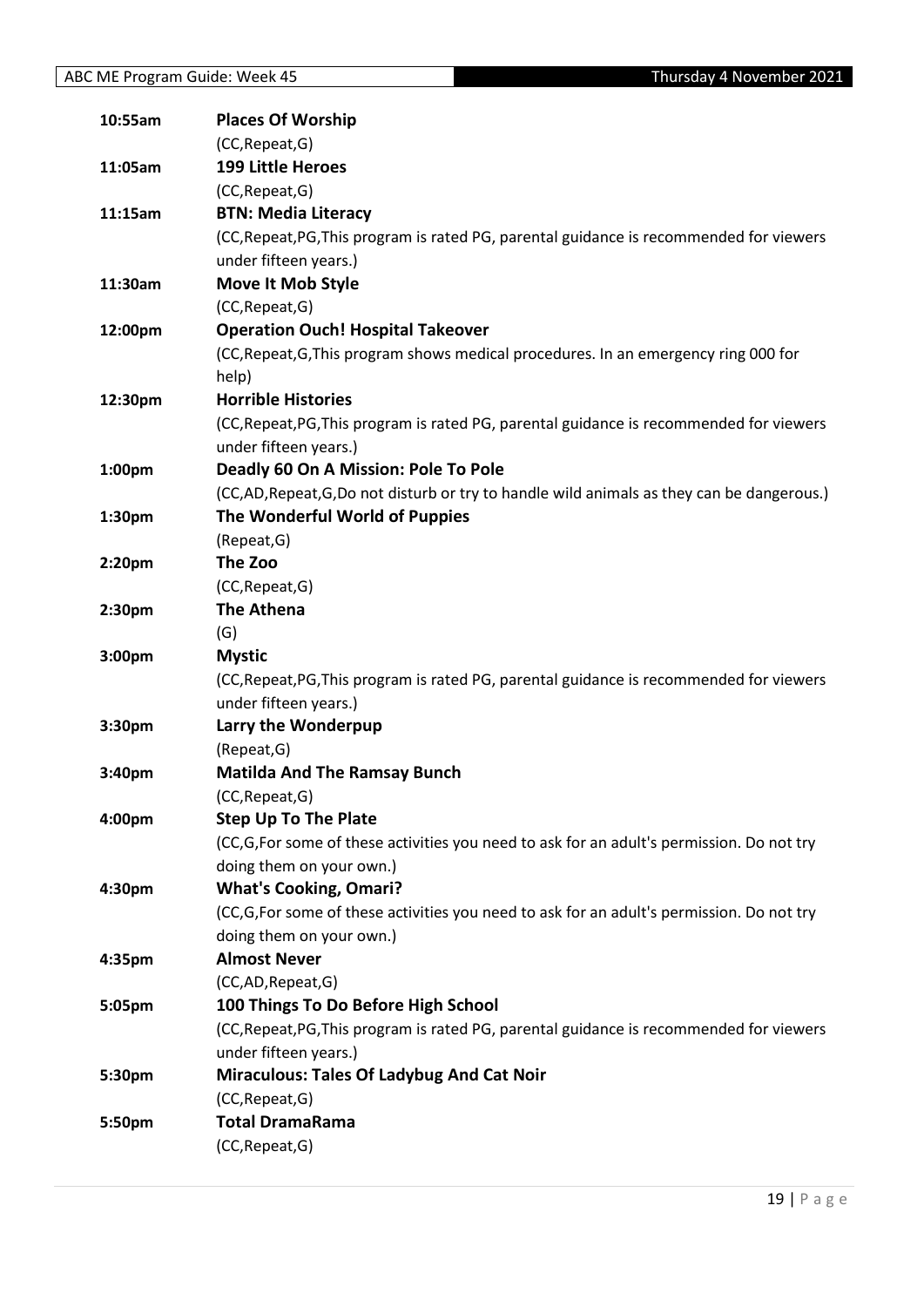| 6:00pm | 100% Wolf: Legend Of The Moonstone: Cherry<br>(CC, Repeat, G)                                                                                                              |
|--------|----------------------------------------------------------------------------------------------------------------------------------------------------------------------------|
|        | When the wilderwolf hunting Freddy is exposed as Cherry, and sentenced to be                                                                                               |
|        | defanged for her crimes, Freddy tries to prove that she can be reformed. Scarlet meets                                                                                     |
|        | two other young wolfhunters who take a different approach.                                                                                                                 |
| 6:25pm | <b>BTN Newsbreak</b>                                                                                                                                                       |
|        | (CC)                                                                                                                                                                       |
|        | Find out what's going on in the world with a news bulletin designed for children,<br>featuring stories that are relevant and easy to understand.                           |
| 6:30pm | <b>Barney's Barrier Reef: Freak Or Unique</b>                                                                                                                              |
|        | (CC, Repeat, G)<br>Barney and Gemma meet bizarre, disgusting and hair-raising creatures on the Great                                                                       |
|        | Barrier Reef.                                                                                                                                                              |
| 7:00pm | <b>Horrible Histories</b>                                                                                                                                                  |
|        | (CC, Repeat, G)                                                                                                                                                            |
|        | Some Bronze Agers argue about building the world's first city; Bob Hale explains the<br>entire history of the Renaissance; Mary Seacole sings about her Crimean hotel; and |
|        | William Shakespeare gets into a rap battle.                                                                                                                                |
| 7:30pm | <b>Shaun The Sheep: Pond Life</b>                                                                                                                                          |
|        |                                                                                                                                                                            |
|        | (CC, Repeat, G)                                                                                                                                                            |
|        | On a roasting hot day, all the flock want to do is take a dip in the pond. But before the                                                                                  |
|        | gang can get their swim they need to see off a pair of fly tippers who have been filling<br>the pond with rubbish.                                                         |
| 7:35pm | <b>Doctor Who: The Magician's Apprentice</b>                                                                                                                               |
|        | (CC,AD, Repeat, PG, This program is rated PG, parental guidance is recommended for<br>viewers under fifteen years.)                                                        |
|        | Where is the Doctor? When the skies of Earth are frozen by a mysterious alien force,                                                                                       |
|        | Clara needs her friend. But where is the Doctor, and what is he hiding from?                                                                                               |
| 8:25pm | Lost in Oz: Wake Up, Wake Up, Wake Up!                                                                                                                                     |
|        | (CC,AD,Repeat,G)                                                                                                                                                           |
|        | After Dorothy identifies Fitz as the Crooked Magician, he kidnaps Toto, forcing Dorothy<br>to team up with Agent Pugmill to go on a mission to rescue her dog.             |
| 8:45pm | Danger Mouse: Sir Danger De Mouse                                                                                                                                          |
|        | (Repeat, G)                                                                                                                                                                |
|        | The Queen of Weevils returns and magically convinces DM he's a medieval knight on a<br>quest to rescue a fair maiden.                                                      |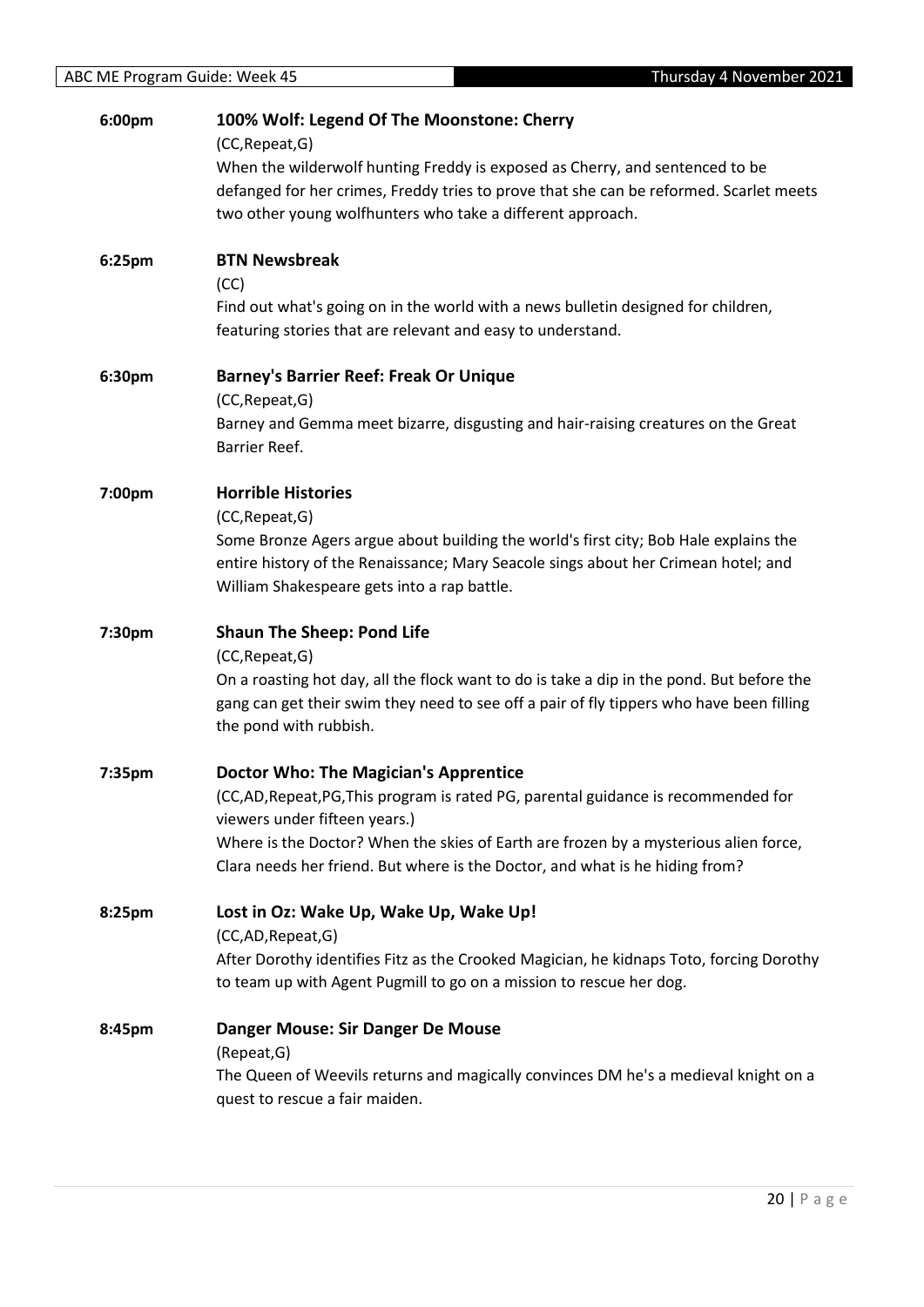| 9:00pm             | All Hail King Julien: Raiders Of The Lost Shark                                                                  |
|--------------------|------------------------------------------------------------------------------------------------------------------|
|                    | (CC, Repeat, PG, This program is rated PG, parental guidance is recommended for viewers<br>under fifteen years.) |
|                    | Julien and the boys team up with sharks and try to form an army. Jarsh-Jarsh's map leads                         |
|                    | Clover and Sage into danger. Mort's escape plan hits a snag.                                                     |
| 9:20 <sub>pm</sub> | <b>Find Me In Paris: Ballet Off</b>                                                                              |
|                    | (CC, Repeat, G)                                                                                                  |
|                    | The students travel to Brussels for the European Choreographer's Grand Prix but when                             |
|                    | Lena leads them to a ballet battle with another school, they all could be expelled.                              |
| 9:50 <sub>pm</sub> | rage: Guest Programmer                                                                                           |
|                    | (Repeat, PG, Some of the music clips in this show may not be appropriate for everyone                            |
|                    | watching ABC ME. If you're under fifteen you should check with an adult before watching<br>this next show.)      |
|                    | Wall-to-wall music videos, from new releases to classics and the long-forgotten.                                 |
| 10:50pm            | <b>ABC ME Programs Resume At 6am</b>                                                                             |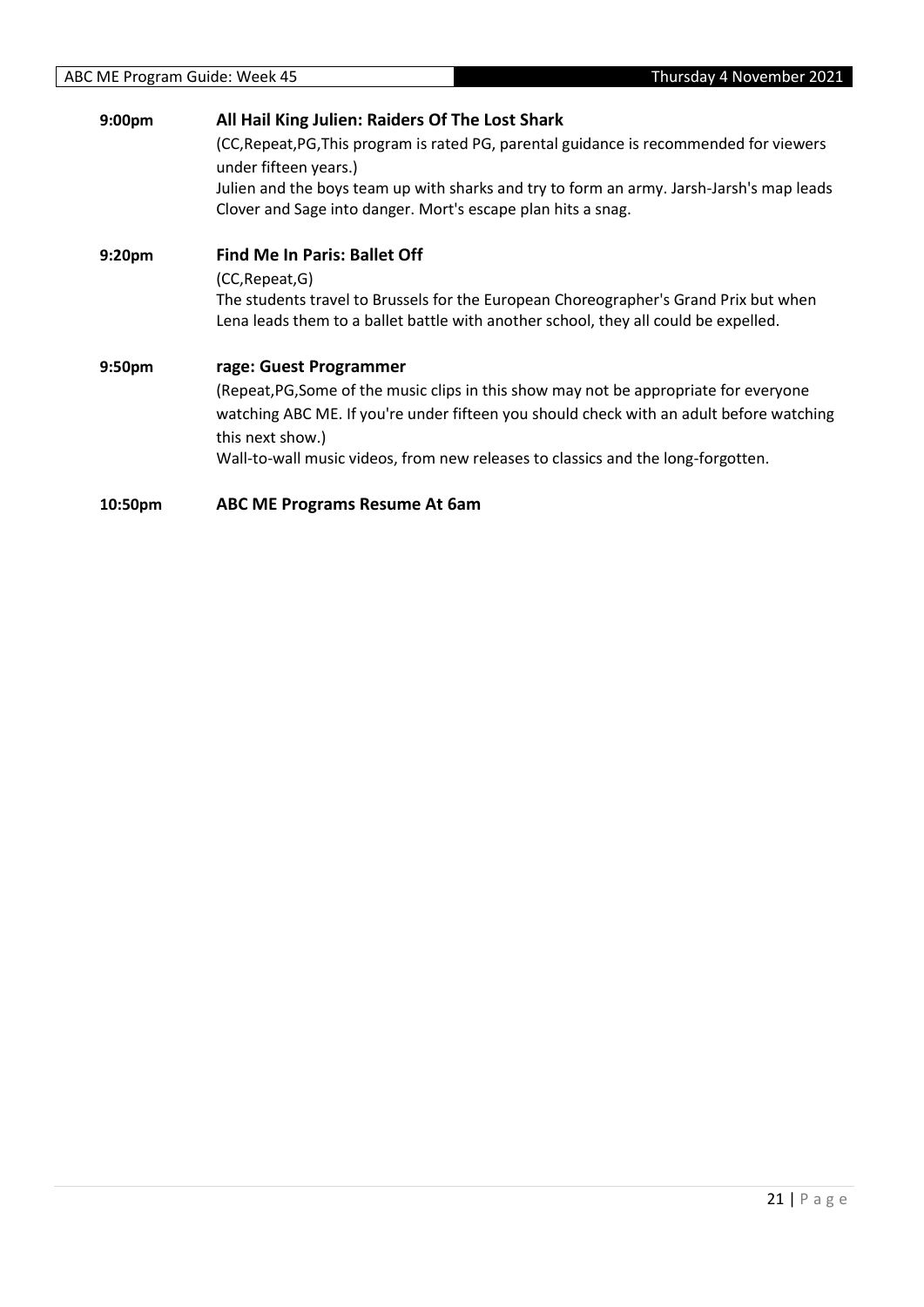### <span id="page-21-0"></span>**Friday, 5 November 2021**

| 6:00am  | SheZow                                                                              |
|---------|-------------------------------------------------------------------------------------|
|         | (CC, Repeat, G)                                                                     |
| 6:10am  | <b>Danger Mouse</b>                                                                 |
|         | (Repeat, G)                                                                         |
| 6:25am  | <b>The Flamin' Thongs</b>                                                           |
|         | (CC, Repeat, G)                                                                     |
| 6:35am  | <b>Moka's Fabulous Adventures!</b>                                                  |
|         | (Repeat, G)                                                                         |
| 6:45am  | Spongo, Fuzz and Jalapena                                                           |
|         | (CC, Repeat, G)                                                                     |
| 7:00am  | <b>Scream Street</b>                                                                |
| 7:10am  | <b>The Strange Chores</b>                                                           |
|         | (CC, Repeat, G)                                                                     |
| 7:20am  | <b>Total DramaRama</b>                                                              |
|         | (CC, Repeat, G)                                                                     |
| 7:30am  | <b>Cloudy With A Chance Of Meatballs</b>                                            |
|         | (Repeat, G)                                                                         |
| 7:45am  | The Rubbish World Of Dave Spud                                                      |
|         | (CC,AD,Repeat,G)                                                                    |
| 7:55am  | <b>Dragons: Riders Of Berk</b>                                                      |
|         | (CC, Repeat, G)                                                                     |
| 8:20am  | <b>Dogstar</b>                                                                      |
|         | (CC, Repeat, G)                                                                     |
| 8:45am  | <b>Sally Bollywood</b>                                                              |
|         | (CC, Repeat, G)                                                                     |
| 8:55am  | <b>Bottersnikes And Gumbles</b>                                                     |
|         | (CC, Repeat, G)                                                                     |
| 9:10am  | <b>Kick</b>                                                                         |
|         | (CC, Repeat, G)                                                                     |
| 9:35am  | <b>Wow That's Amazing</b>                                                           |
|         | (CC, Repeat, G, Some of these experiments can be dangerous. Do not try them without |
|         | the help of an adult.)                                                              |
| 10:00am | <b>Mini Lessons: English</b>                                                        |
|         | (CC, Repeat, G)                                                                     |
| 10:10am | <b>Big Words Small Stories</b>                                                      |
|         | (Repeat, G)                                                                         |
| 10:15am | The Wacky Word Show                                                                 |
|         | (CC, Repeat, G)                                                                     |
| 10:40am | <b>Bertram Poppingstock: Problem Solver</b>                                         |
|         | (CC, Repeat, G)                                                                     |
| 10:50am | <b>Bistro Escargot</b>                                                              |
|         | (CC, Repeat, G)                                                                     |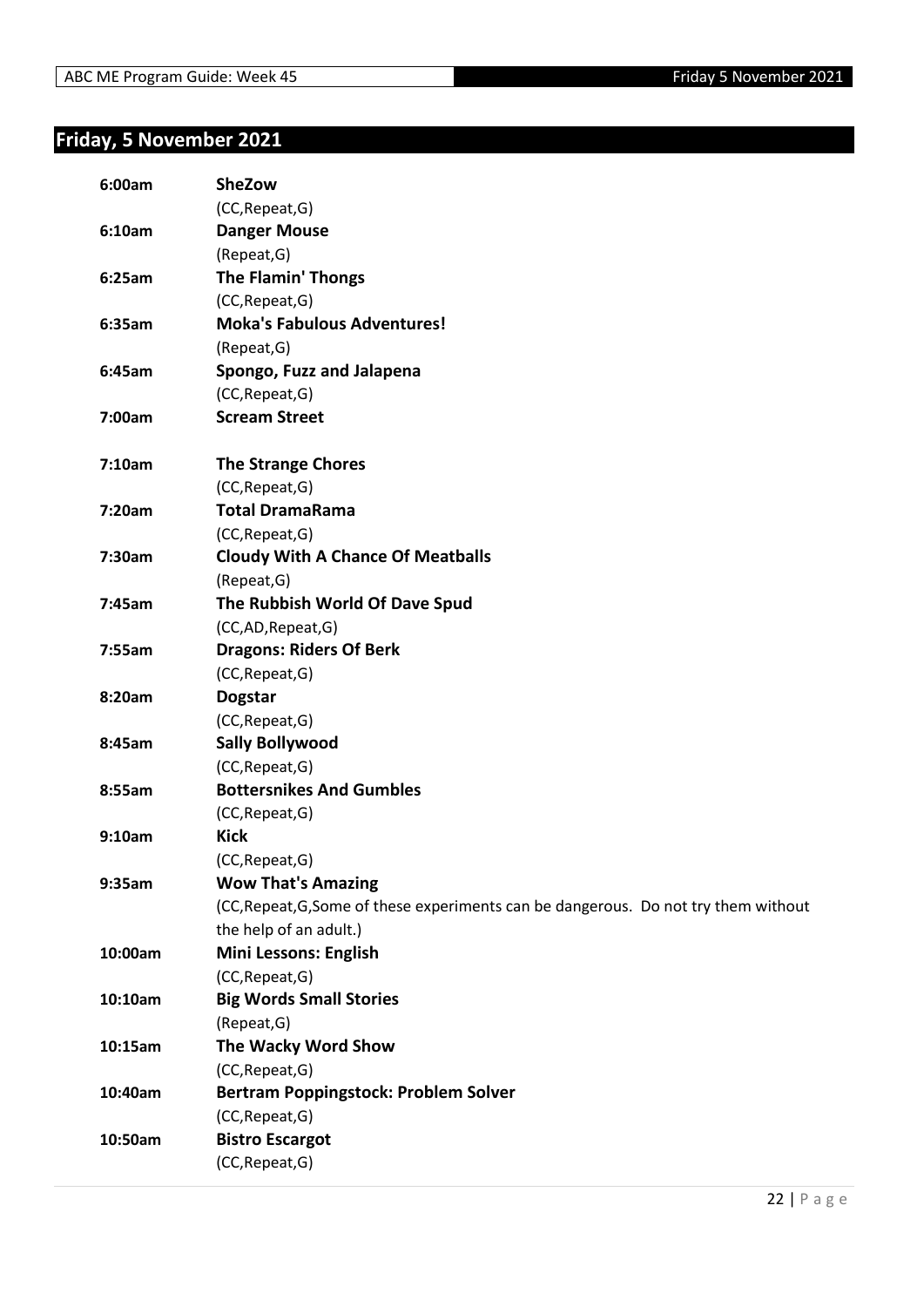| 11:00am            | <b>Bringing Books to Life</b>                                                              |
|--------------------|--------------------------------------------------------------------------------------------|
|                    | (CC, Repeat, G)                                                                            |
| 11:05am            | <b>Shakespeare Uncovered</b>                                                               |
|                    | (CC, Repeat, PG, This program is rated PG, parental guidance is recommended for viewers    |
|                    | under fifteen years.)                                                                      |
| 12:00pm            | <b>Operation Ouch! Hospital Takeover</b>                                                   |
|                    | (CC, Repeat, G, This program shows medical procedures. In an emergency ring 000 for        |
|                    | help)                                                                                      |
| 12:30pm            | <b>Horrible Histories</b>                                                                  |
|                    | (CC, Repeat, G)                                                                            |
| 1:00pm             | <b>Gym Stars</b>                                                                           |
|                    | (Repeat, G)                                                                                |
| 1:25pm             | <b>Bushwhacked! Bugs</b>                                                                   |
|                    | (CC, Repeat, G)                                                                            |
| 1:30pm             | The Wonderful World of Puppies                                                             |
|                    | (Repeat, G)                                                                                |
| 2:20pm             | The Zoo                                                                                    |
|                    | (CC, Repeat, G)                                                                            |
| 2:30pm             | <b>The Athena</b>                                                                          |
|                    | (G)                                                                                        |
| 3:00 <sub>pm</sub> | <b>Mystic</b>                                                                              |
|                    | (CC, Repeat, PG, This program is rated PG, parental guidance is recommended for viewers    |
|                    | under fifteen years.)                                                                      |
| 3:30pm             | Larry the Wonderpup                                                                        |
|                    | (Repeat, G)                                                                                |
| 3:40pm             | <b>Matilda And The Ramsay Bunch</b>                                                        |
|                    | (CC, Repeat, G, For some of these activities you need to ask for an adult's permission. Do |
|                    | not try doing them on your own.)                                                           |
| 4:00pm             | <b>Step Up To The Plate</b>                                                                |
|                    | (CC,G)                                                                                     |
| 4:30pm             | <b>What's Cooking, Omari?</b>                                                              |
|                    | (CC,G,For some of these activities you need to ask for an adult's permission. Do not try   |
|                    | doing them on your own.)                                                                   |
| 4:35pm             | <b>Almost Never</b>                                                                        |
|                    | (CC,AD,Repeat,G)                                                                           |
| 5:05pm             | 100 Things To Do Before High School                                                        |
|                    | (CC, Repeat, PG, This program is rated PG, parental guidance is recommended for viewers    |
|                    | under fifteen years.)                                                                      |
| 5:30pm             | <b>Miraculous: Tales Of Ladybug And Cat Noir</b>                                           |
|                    | (CC, Repeat, G)                                                                            |
| 5:50pm             | <b>Total DramaRama</b>                                                                     |
|                    | (CC, Repeat, G)                                                                            |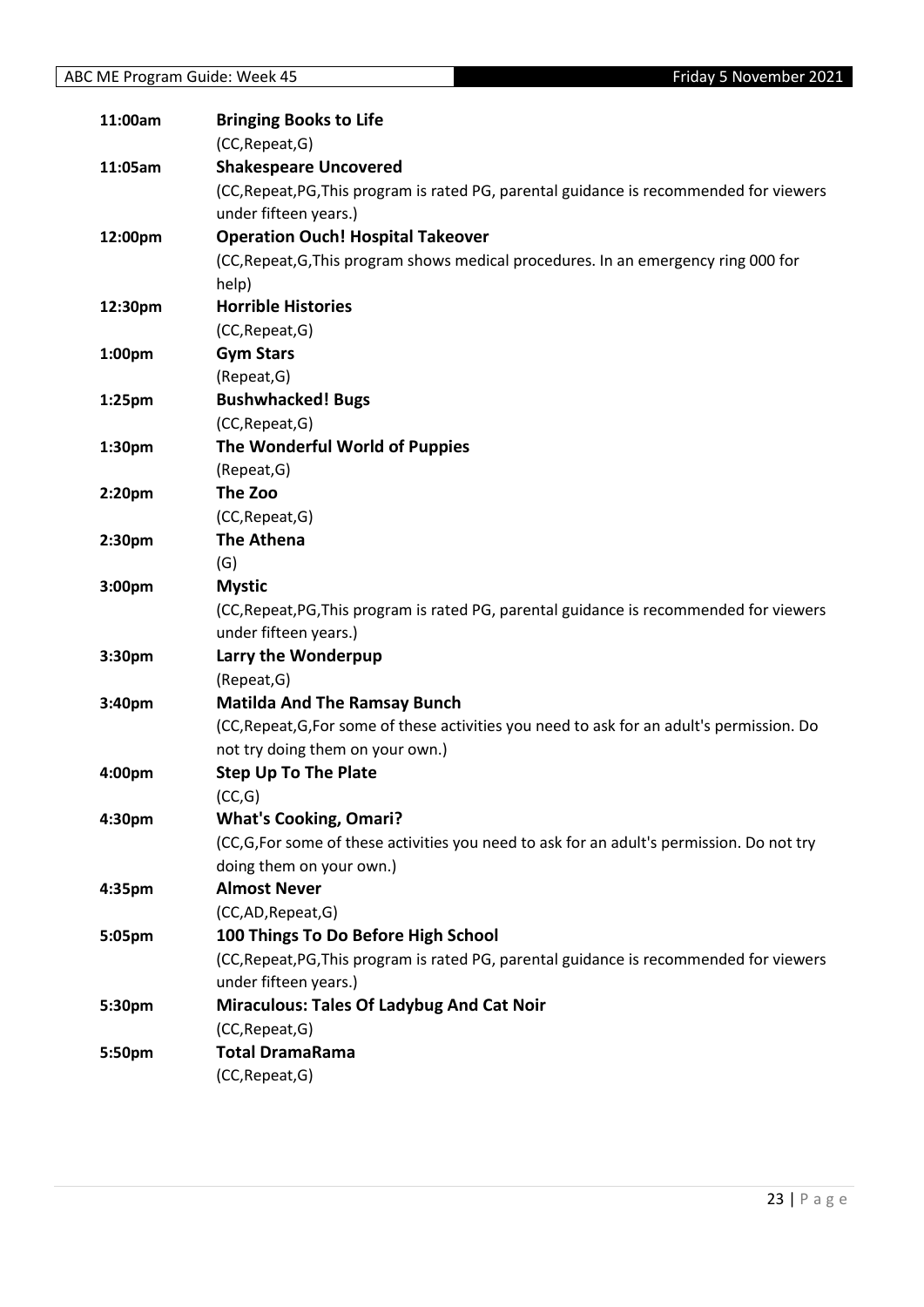| 6:00pm             | 100% Wolf: Legend Of The Moonstone: The Hunt<br>(CC, Repeat, G)                                                                                                                                                                      |
|--------------------|--------------------------------------------------------------------------------------------------------------------------------------------------------------------------------------------------------------------------------------|
|                    | Scarlet's parents reveal that they're werewolf hunters. When they catch the elusive pink<br>poodle (aka Freddy!), Scarlet's commitment to the cause is tested, and the Howlington<br>kids have to rescue him from the hunters' den!  |
| 6:25pm             | <b>BTN Newsbreak</b><br>(CC)                                                                                                                                                                                                         |
|                    | Find out what's going on in the world with a news bulletin designed for children,<br>featuring stories that are relevant and easy to understand.                                                                                     |
| 6:30pm             | <b>Barney's Barrier Reef: Spineless</b><br>(CC, Repeat, G)                                                                                                                                                                           |
|                    | Barney Harwood and Gemma Hunt dive down under to discover yet more crazy<br>connections in Australia's Great Barrier Reef, and meet some spineless fish friends.                                                                     |
| 7:00pm             | <b>Dino Dana The Movie</b>                                                                                                                                                                                                           |
|                    | (CC, Repeat, PG, This program is rated PG, parental guidance is recommended for viewers<br>under fifteen years.)                                                                                                                     |
|                    | An action-packed dinosaur adventure that follows 10-year-old Dana as she tries to solve<br>dino experiment 901 - where are all the kid dinos? Dana and her friends face a T-Rex,<br>Triceratops, a Spinosaurus and a Quetzalcoatlus. |
| 8:15pm             | <b>Good Game Spawn Point</b>                                                                                                                                                                                                         |
|                    | (CC, Repeat)<br>Good Game Spawn Point is the show for younger gamers, by gamers. Join Rad, Gem and<br>DARREN for the latest game reviews, news and stories from the exciting world of video<br>games!                                |
| 8:35pm             | <b>Sword Art Online: Land Of The Fairies</b>                                                                                                                                                                                         |
|                    | (CC, Repeat, PG, This program is rated PG, parental guidance is recommended for viewers                                                                                                                                              |
|                    | under fifteen years.)<br>A new MMO allows users to fly and encourages player killing. Kirito has joined this new<br>game in search of Asuna and is pleasantly surprised with what he finds.                                          |
| 9:00pm             | <b>Log Horizon</b>                                                                                                                                                                                                                   |
|                    | (CC, Repeat)<br>Elder Tales has become a global phenomenon, immersing millions of players in its online<br>fantasy world. However, something goes wrong with the twelfth expansion pack.                                             |
| 9:25 <sub>pm</sub> | <b>ABC ME Programs Resume At 6am</b>                                                                                                                                                                                                 |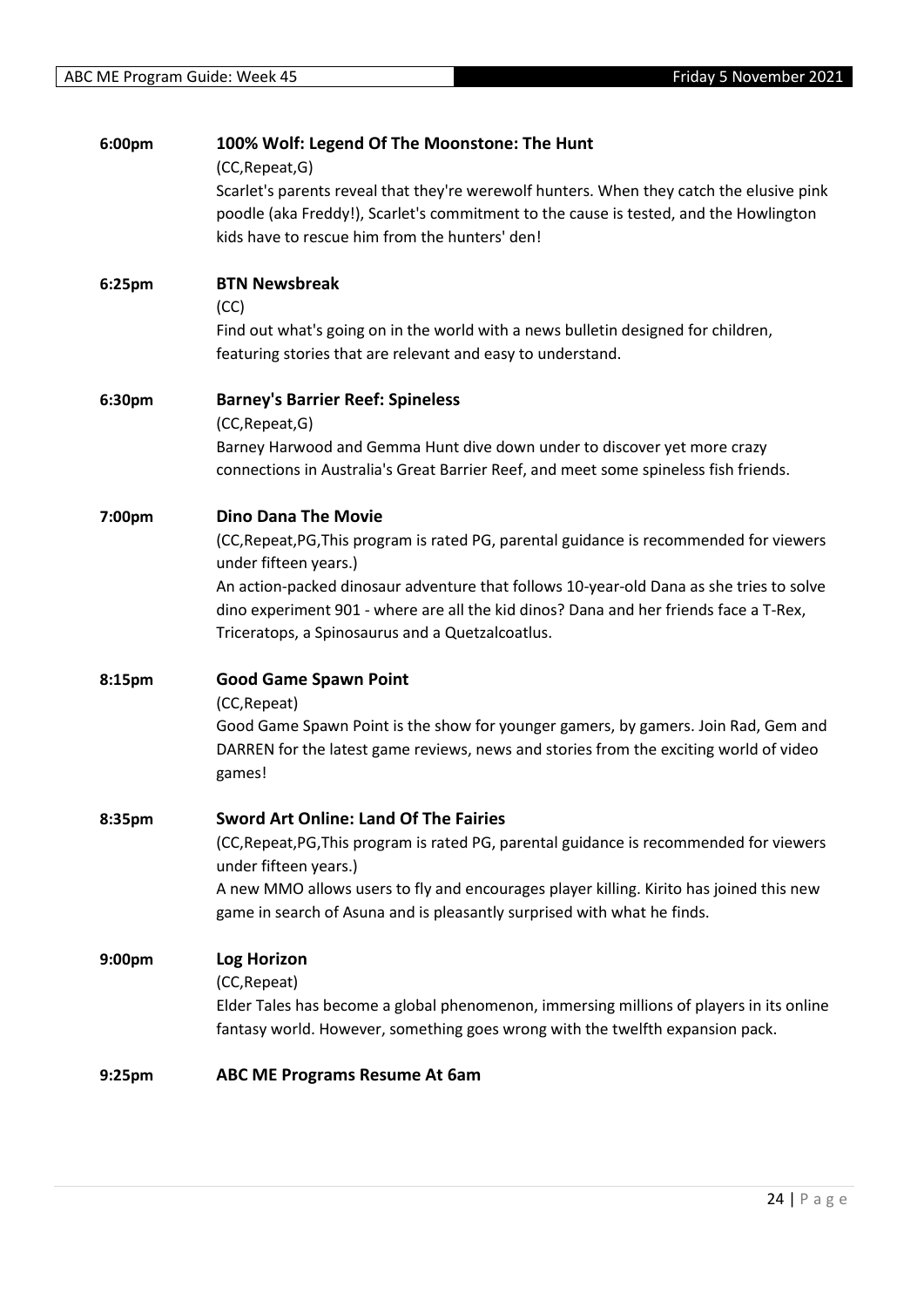### <span id="page-24-0"></span>**Saturday, 6 November 2021**

| 6:00am  | <b>SheZow</b>                                                                           |
|---------|-----------------------------------------------------------------------------------------|
|         | (CC, Repeat, G)                                                                         |
| 6:10am  | <b>Danger Mouse</b>                                                                     |
|         | (Repeat, G)                                                                             |
| 6:25am  | <b>The Flamin' Thongs</b>                                                               |
|         | (CC, Repeat, G)                                                                         |
| 6:35am  | <b>Moka's Fabulous Adventures!</b>                                                      |
|         | (Repeat, G)                                                                             |
| 6:45am  | Spongo, Fuzz and Jalapena                                                               |
|         | (CC, Repeat, PG, This program is rated PG, parental guidance is recommended for viewers |
|         | under fifteen years.)                                                                   |
| 7:00am  | <b>Scream Street</b>                                                                    |
| 7:10am  | <b>The Strange Chores</b>                                                               |
|         | (CC, Repeat, G)                                                                         |
| 7:20am  | <b>Total DramaRama</b>                                                                  |
|         | (CC, Repeat, G)                                                                         |
| 7:30am  | <b>Cloudy With A Chance Of Meatballs</b>                                                |
|         | (Repeat, G)                                                                             |
| 7:45am  | The Rubbish World Of Dave Spud                                                          |
|         | (CC,AD,Repeat,G)                                                                        |
| 7:55am  | <b>Dragons: Riders Of Berk</b>                                                          |
|         | (CC, Repeat, G)                                                                         |
| 8:20am  | The Penguins Of Madagascar                                                              |
|         | (CC,AD,Repeat,G)                                                                        |
| 8:40am  | <b>Kong: King Of The Apes</b>                                                           |
|         | (CC, Repeat, PG, This program is rated PG, parental guidance is recommended for viewers |
|         | under fifteen years.)                                                                   |
| 9:05am  | <b>Good Game Spawn Point</b>                                                            |
|         | (CC)                                                                                    |
| 9:25am  | <b>Miraculous: Tales Of Ladybug And Cat Noir</b>                                        |
|         | (CC, Repeat, G)                                                                         |
| 9:45am  | <b>Holly Hobbie</b>                                                                     |
|         | (Repeat, PG, This program is rated PG, parental guidance is recommended for viewers     |
|         | under fifteen years.)                                                                   |
| 10:10am | <b>Ace My Space</b>                                                                     |
|         | (CC, Repeat, G, For some of these craft projects you need an adult's help. Do not try   |
|         | making them on your own.)                                                               |
| 10:35am | <b>The Next Step</b>                                                                    |
|         | (CC, Repeat, G)                                                                         |
| 11:00am | So Awkward                                                                              |
|         | (CC, Repeat, G)                                                                         |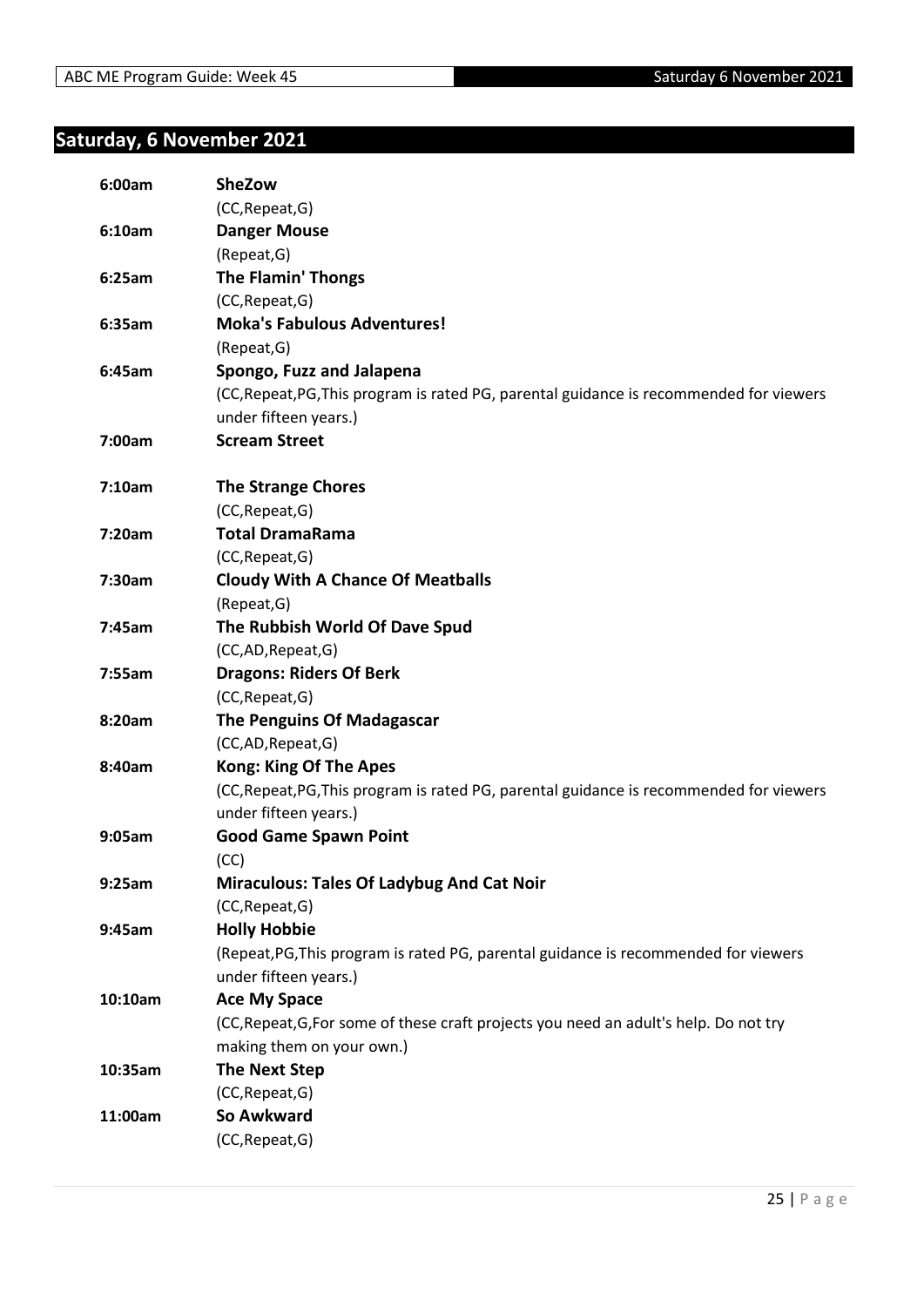| 11:30am            | <b>Nippers</b>                                                                           |
|--------------------|------------------------------------------------------------------------------------------|
|                    | (CC, Repeat, G)                                                                          |
| 12:00pm            | <b>Operation Ouch! Hospital Takeover</b>                                                 |
|                    | (CC, Repeat, G, This program shows medical procedures. In an emergency ring 000 for      |
|                    | help)                                                                                    |
| 12:30pm            | <b>Horrible Histories</b>                                                                |
|                    | (CC, Repeat, PG, This program is rated PG, parental guidance is recommended for viewers  |
|                    | under fifteen years.)                                                                    |
| 1:00pm             | <b>Gym Stars</b>                                                                         |
|                    | (Repeat, G)                                                                              |
| 1:25 <sub>pm</sub> | <b>Bushwhacked! Bugs</b>                                                                 |
|                    | (CC, Repeat, G)                                                                          |
| 1:30pm             | The Wonderful World of Puppies                                                           |
|                    | (Repeat, G)                                                                              |
| 2:15 <sub>pm</sub> | The Zoo                                                                                  |
|                    | (CC, Repeat, G)                                                                          |
| 2:25 <sub>pm</sub> | <b>Play Your Pets Right</b>                                                              |
|                    | (CC, Repeat, G)                                                                          |
| 2:45pm             | <b>Log Horizon</b>                                                                       |
|                    | (CC)                                                                                     |
| 3:15pm             | <b>Sailor Moon Crystal</b>                                                               |
|                    | (CC, Repeat, PG, This program is rated PG, parental guidance is recommended for viewers  |
|                    | under fifteen years.)                                                                    |
| 3:35pm             | <b>Voltron: Legendary Defender</b>                                                       |
|                    | (Repeat, PG, This program is rated PG, parental guidance is recommended for viewers      |
|                    | under fifteen years.)                                                                    |
| 4:00pm             | <b>Step Up To The Plate</b>                                                              |
|                    | (CC,G,For some of these activities you need to ask for an adult's permission. Do not try |
|                    | doing them on your own.)                                                                 |
| 4:30pm             | <b>What's Cooking, Omari?</b>                                                            |
|                    | (CC,G,For some of these activities you need to ask for an adult's permission. Do not try |
|                    | doing them on your own.)                                                                 |
| 4:35pm             | <b>Almost Never</b>                                                                      |
|                    | (CC,AD,Repeat,G)                                                                         |
| 5:05pm             | 100 Things To Do Before High School                                                      |
|                    | (CC, Repeat, G)                                                                          |
| 5:30pm             | <b>Miraculous: Tales Of Ladybug And Cat Noir</b>                                         |
|                    | (CC, Repeat, G)                                                                          |
| 5:50pm             | <b>Total DramaRama</b>                                                                   |
|                    | (CC, Repeat, G)                                                                          |
| 6:00pm             | 100% Wolf: Legend Of The Moonstone: Alpha One                                            |
|                    | (CC, Repeat, G)                                                                          |
|                    | Alpha One, leader of the wilderwolves, leads the Night Patrol straight into a werewolf-  |
|                    | hunter trap! Freddy is expelled from Howlington after the council blames him - and his   |
|                    | friendship with Scarlet - for the disaster.                                              |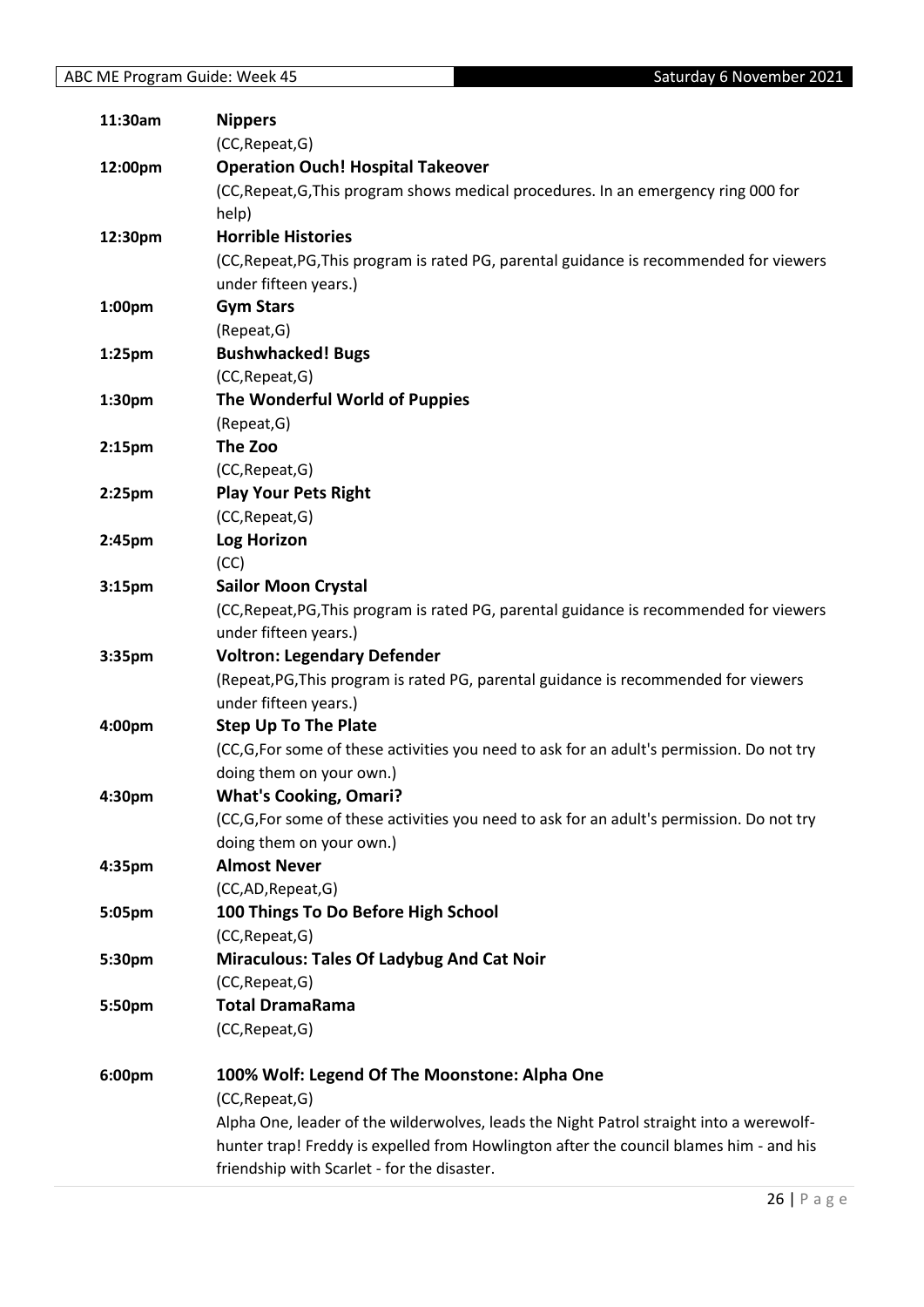| 6:25pm | <b>Welcome To Earth: Race to the Top</b><br>(CC,G)                                                                                                                                                                                    |
|--------|---------------------------------------------------------------------------------------------------------------------------------------------------------------------------------------------------------------------------------------|
|        | Two ankle high aliens, Mish and Klaus, are sent to Earth by Commander Alpha to locate a<br>new HQ ahead of her planned invasion.                                                                                                      |
| 6:30pm | <b>Secrets Of Skin: Protection</b><br>(CC, Repeat, G)                                                                                                                                                                                 |
|        | Skin is the external barrier between animals and the outside world, protecting<br>vertebrates from extremes of temperature, the harmful effects of UV and a host of living<br>organisms that want to get in.                          |
| 7:00pm | <b>Horrible Histories</b><br>(CC, Repeat, G)                                                                                                                                                                                          |
|        | A confused Christopher Columbus declares he has found India; a Georgian woman<br>reveals her Stupid Death; Victoria and Albert attend the Great Exhibition; and Tsar Peter<br>III brings a weird case to the Court of Historical Law. |
| 7:30pm | <b>Shaun The Sheep: Hot To Trotter</b><br>(CC, Repeat, G)                                                                                                                                                                             |
|        | The animals on Mossy Bottom Farm are holding their annual dance competition. The pigs<br>are up to no good and attempt to cheat their way to victory. Can Bitzer and Shaun make<br>sure that dancing justice prevails?                |
| 7:35pm | <b>Doctor Who: The Witch's Familiar</b>                                                                                                                                                                                               |
|        | (CC,AD,Repeat,PG,This program is rated PG, parental guidance is recommended for<br>viewers under fifteen years.)                                                                                                                      |
|        | Trapped and alone in a terrifying Dalek city, the Doctor is at the heart of an evil Empire;<br>no sonic, no TARDIS, and nobody to help. With his greatest temptation before him, can<br>the Doctor resist?                            |
| 8:25pm | Lost in Oz: Little Black Lies                                                                                                                                                                                                         |
|        | (CC,AD,Repeat,G)<br>West's evil aunt Langwidere persuades the team to retrieve Glinda's magical pearl, but<br>when Dorothy and West can't agree on a plan, Dorothy finds herself even farther from<br>home.                           |
| 8:50pm | <b>Danger Mouse: The Duckula Show</b>                                                                                                                                                                                                 |
|        | (Repeat, G)<br>Duckula kidnaps the writers and Danger Mouse faces being written out of his own show!<br>Can DM call on the help of the sound department to fight back before Duckula changes<br>the world forever?                    |